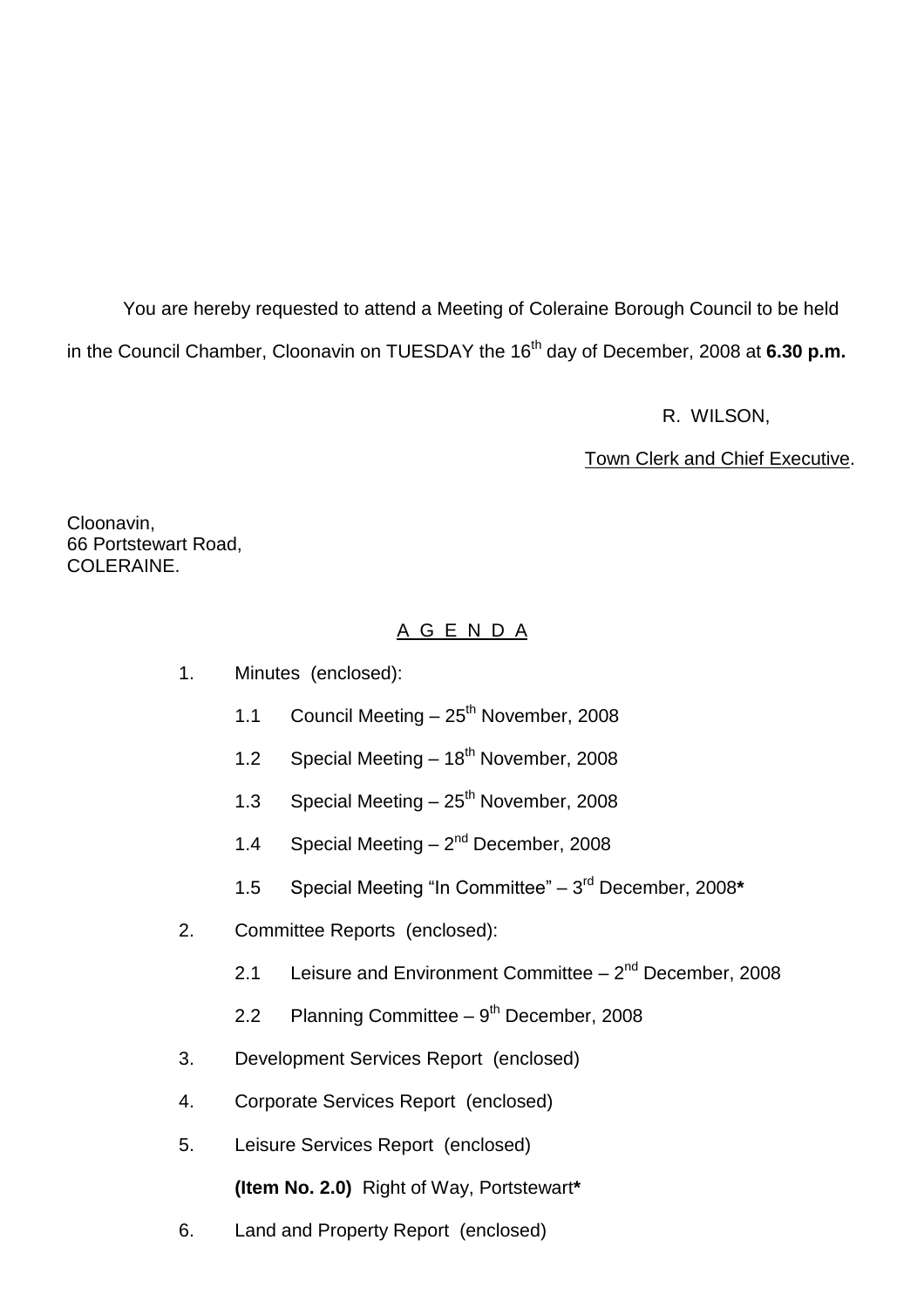- 7. Notices of Motion
	- i. The undernoted Notice of Motion has been submitted by Councillor B. Leonard:

"This Council acknowledges that sectarianism is neither limited to nor exclusively concentrated in one town, one area or one community and, therefore, completely rejects the statement by Councillor Cole on 25<sup>th</sup> November, 2008 that 'Kilrea is the sectarian capital of the Borough."

ii. The undernoted Notice of Motion has been submitted by Alderman Mrs. M. Hickey:

"This Council calls upon the Northern HSC Trust to fully fund Early Years – the organisation for young children. It is imperative to create an Early Years Adviser post for the Causeway Area. Young children in Coleraine and its surrounding areas deserve access to the same level of quality Early Years Care and Education that children in the rest of the Northern Trust's areas enjoy."

- 8. RPA Transition Committee
	- i. Letter dated 21<sup>st</sup> November, 2008 from NILGA RPA Transition to Transformation Funding (enclosed)
	- ii. Letter dated  $1<sup>st</sup>$  December, 2008 from NILGA regarding the current position on the Assessment of Options for Local Government Service Delivery (enclosed)
	- iii. Letter dated  $11<sup>th</sup>$  December, 2008 from the Department of the Environment regarding Transition Committees/Transition Management Teams – Funding Package (enclosed)
- 9. Appointment of Representative to the North Eastern Education and Library Board (Letter enclosed)
- 10. Consultation Document (List enclosed)
- 11. Correspondence, including inter alia:
	- i. Letter dated 19<sup>th</sup> November, 2008 from Magherafelt District Council seeking support for their response to the Autism Spectrum Disorder (ASD) Strategic Action Plan 2008/09 –2010/11 (enclosed)
	- ii. Letter dated 18<sup>th</sup> November, 2008 from Antrim Borough Council regarding Proposed Runway Extension at George Best Belfast City Airport (enclosed)
	- iii. Letter dated 26<sup>th</sup> November, 2008 from Coleraine District Policing Partnership regarding the Joint Enforcement Initiative (enclosed)
	- iv. Reports available in Members' Library (List enclosed)
- 12. Documents for Sealing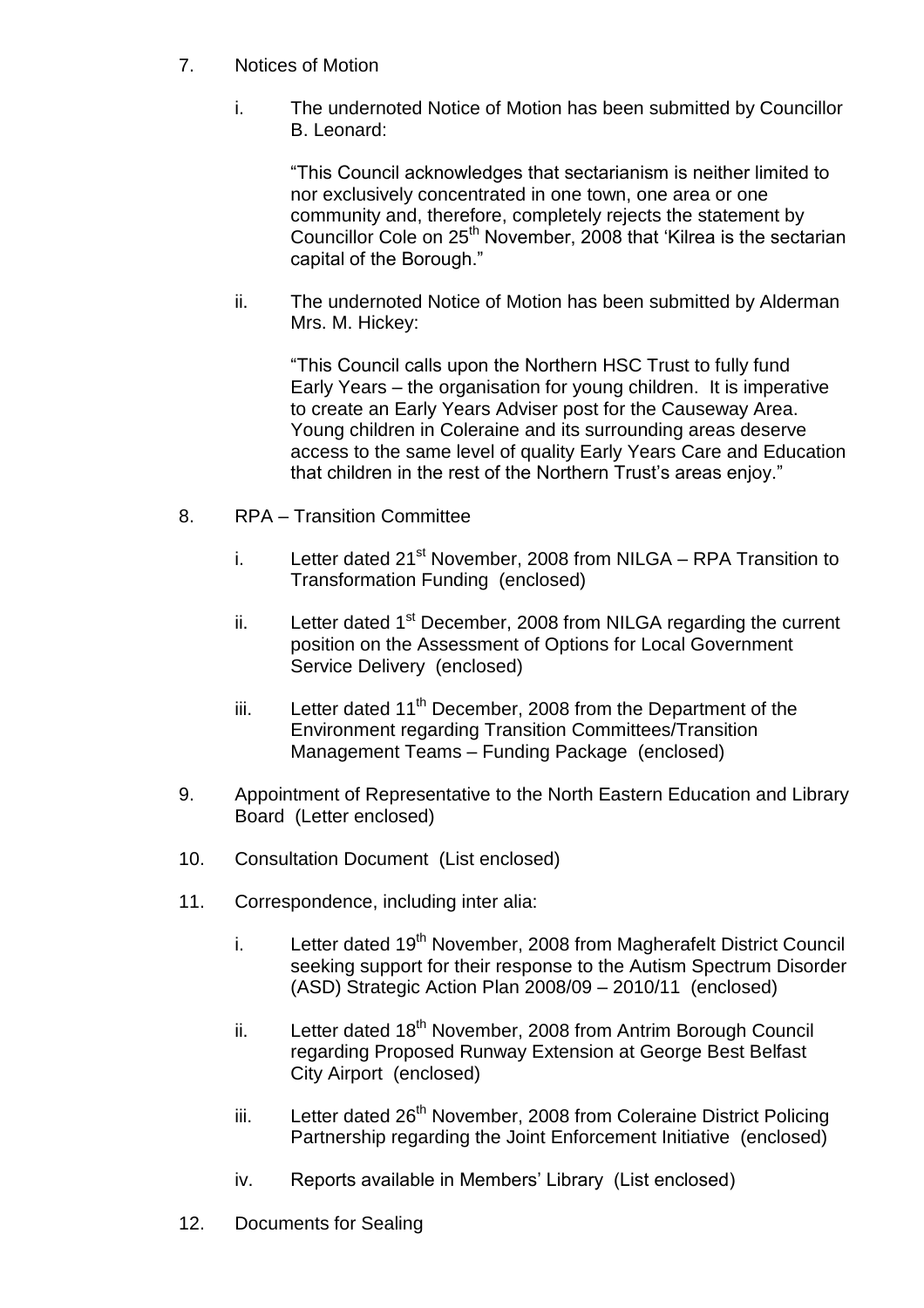# **Enclosed for Information:**

- (1) Driver & Vehicle Agency New Powers for Wheel Clamping Unlicensed Vehicles – November 2008
- (2) Letter dated 21<sup>st</sup> November, 2008 from the Department of Enterprise, Trade and Investment regarding the Provision of Remote Broadband Services in Northern Ireland
- (3) Letter dated  $27<sup>th</sup>$  November, 2008 from the Office of the Minister of the Environment regarding Governance Arrangements for the Transition **Committees**
- (4) NILGA Press Release dated 10<sup>th</sup> December, 2008 regarding Community **Safety**
- \* Recommended for consideration "In Committee".

To: Each Member of Council. 12<sup>th</sup> December, 2008.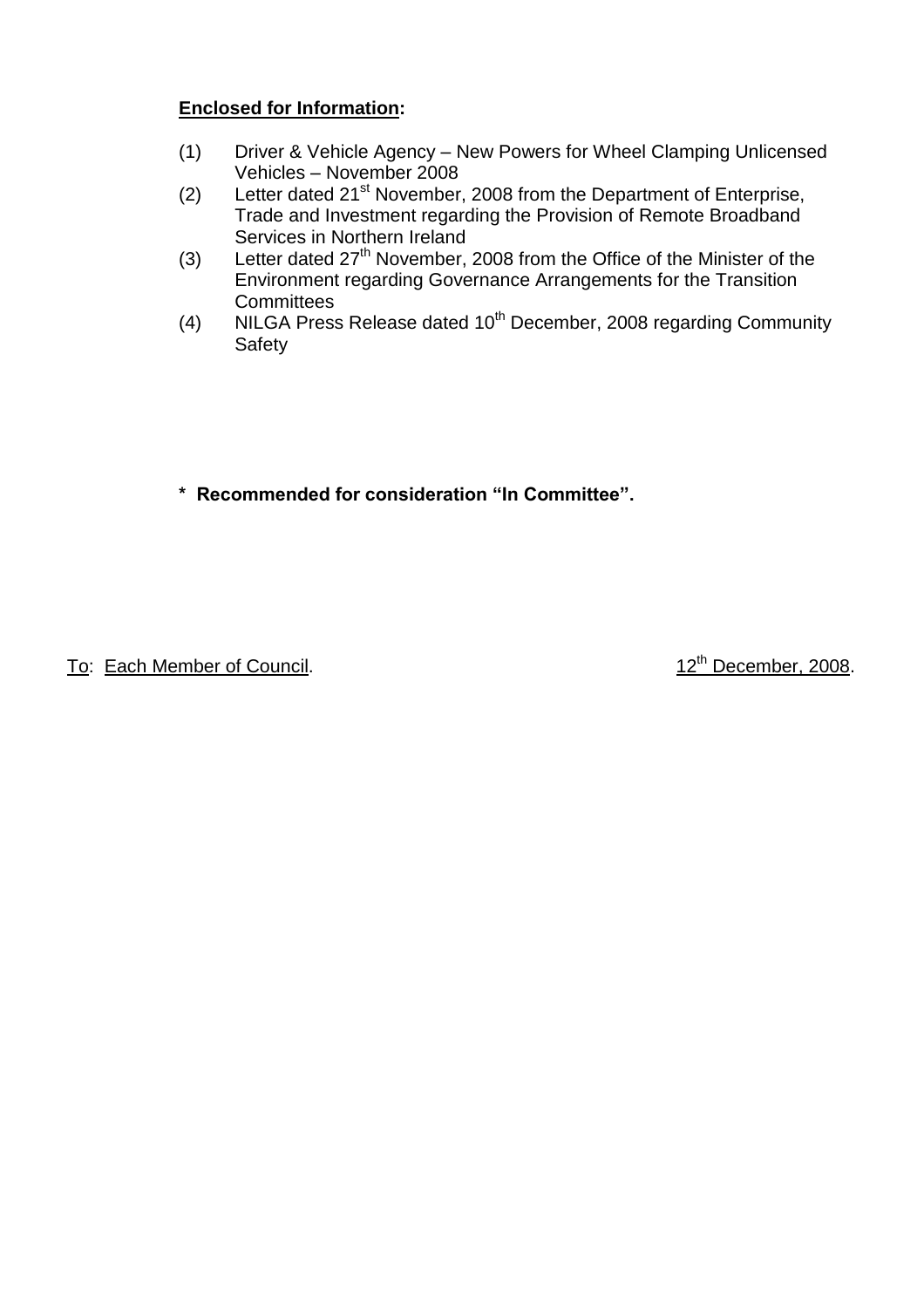### **COUNCIL MEETING**

Minutes of proceedings of Coleraine Borough Council held in the Council Chamber, Cloonavin, on Tuesday, 25<sup>th</sup> November, 2008.

| <b>Convened:</b> | As per Notice attached |
|------------------|------------------------|
|------------------|------------------------|

**Present:** The Mayor, Councillor D. D. Barbour, in the Chair

The Deputy Mayor, Alderman W. T. Creelman

### **Aldermen**

E. T. Black (Mrs.) D. McClarty M. T. Hickey (Mrs.)

### **Councillors**

| C. S. Alexander (Ms.) | <b>B.</b> Fitzpatrick  |
|-----------------------|------------------------|
| J. M. Bradley         | S. Gilkinson           |
| O. M. Church (Mrs.)   | N. F. Hillis           |
| A. S. Cole            | W. A. King             |
| J. J. Dallat          | (Items $1.0 - 2.2.1$ ) |
| T. J. Deans           | <b>B.</b> Leonard      |
| E. P. Fielding (Mrs.) | R. A. McPherson        |
|                       | A. McQuillan           |

**Officers in** Town Clerk and Chief Executive, Director of Corporate **Attendance:** Services, Director of Environmental Health, Director of Technical Services, Leisure Services Officer - Facilities, Head of Development Services, Head of Administrative Services and Administrative Assistant

**Apologies:** Alderman McClure, Councillors Mrs. Johnston and **McLaughlin** 

### **1.0 MINUTES**

The Minutes of the Special Meetings of 21<sup>st</sup> October, 2008 and 28<sup>th</sup> October, 2008 and the Council Meeting of 28<sup>th</sup> October, 2008 were confirmed and signed.

Matters arising:

# **1.1 Council Meeting –28th October, 2008**

### **1.1.1 Chief Executive of Zomba City Assembly –Thanks**

Councillor King, on behalf of Mr. Alex Mdooko, expressed thanks to all members for their hospitality during his recent visit. He also extended special thanks to Mrs. Yvonne Crowe and Mrs. Alexis Cann from the Environmental Health Department who had organised Mr. Mdooko's programme.

### **2.0 COMMITTEE REPORTS**

### **2.1 Leisure and Environment Committee**

The Chairman, Councillor Deans, moved the adoption of the Leisure and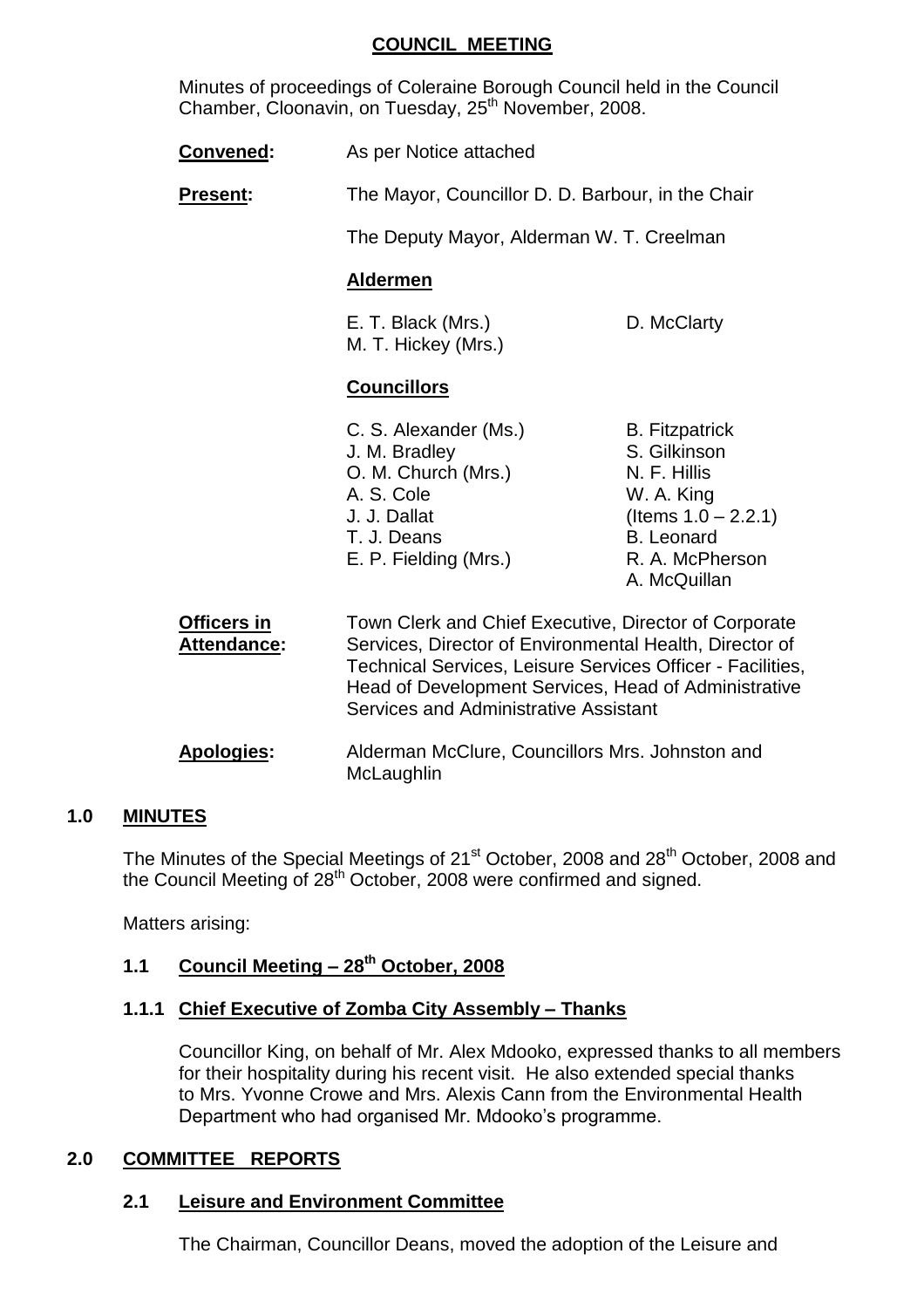Environment Committee Report; this was duly seconded by Alderman Mrs. Black.

Matters arising:

### **2.1.1 Caravan Parks –2009 Season**

Following the change in the VAT rate it was agreed:

That site fees be increased by 3.47% for the 2009 season (to £1,865 including VAT and rates).

### **2.1.2 Recycling**

Following discussion it was proposed by Councillor McPherson, seconded by Councillor Ms. Alexander and agreed:

That the Director of Technical Services consider methods to encourage people to recycle materials which should not be placed in the grey bin and report back to Council.

### **2.1.3 Remembrance Sunday**

Members condemned the damage carried out to the wreaths at Kilrea War Memorial and St. Patrick's Church Hall following Remembrance Sunday. There was disagreement, however, on the extent to which sectarianism or loutish behaviour was most to blame.

Councillor Deans paid tribute to the work carried out by the Royal British Legion in their organisation for Remembrance Sunday in the various locations.

The Committee Report was, therefore, agreed.

### **2.2 Planning Committee**

The Chairman, Councillor King, moved the adoption of the Planning Committee Report; this was duly seconded by Councillor Fitzpatrick.

Matters arising:

### **2.2.1 Northern Ireland Local Government Association**

It was noted that Councillor Ms. Alexander was not available to attend the NILGA/ Planning Away Day on Thursday, 18<sup>th</sup> December, 2008.

Any member interested in attending should contact the Administrative Officer.

The Committee Report was, therefore, agreed.

### **2.3 Policy and Development Committee**

The Deputy Mayor, Alderman Creelman, moved the adoption of the Policy and Development Committee Report; this was duly seconded by Councillor Mrs. Fielding.

Matters arising: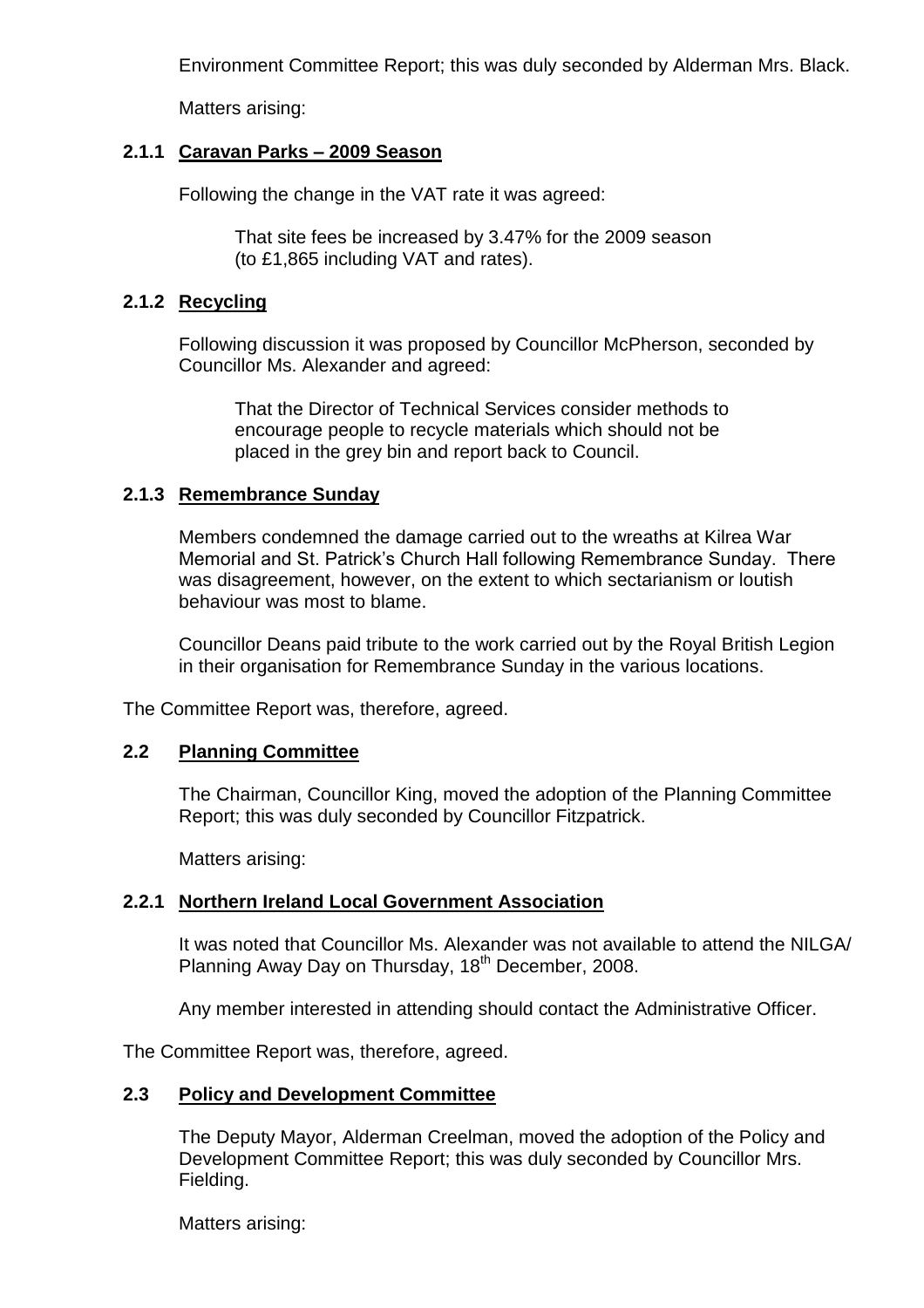### **2.3.1 Establishment of Transition Committee –Nominations**

Consideration was given to letter dated  $24<sup>th</sup>$  November, 2008 from the Local Government Policy Division, Department of the Environment, regarding Additional Guidance on the Establishment of Transition Committees (circulated to each member).

The Town Clerk and Chief Executive advised members that, in the particular case of the Causeway Coast group of Councils, the maximum number of Transition Committee members would be set at twenty instead of sixteen, i.e. up to five from each Council. A representative political balance from Coleraine Borough Council, as advised in the Additional Guidance, would translate into:

DUP 2 SDLP 1

Following discussion it was proposed by Councillor Ms. Alexander and seconded by Alderman Mrs. Black:

That Council adopt the Town Clerk and Chief Executive's Report, together with the additional Department guidance, and nominate members accordingly.

As an amendment it was proposed by Councillor Deans:

That Council object to the Department's guidance in respect of the number of members from each of the four Councils being the same regardless of their populations.

Councillor Deans failed to obtain a seconder.

On a request for a recorded vote, the proposal was put to the Meeting and the members voted thus:

| For:                | The Deputy Mayor<br>Aldermen Mrs. Black, Mrs. Hickey and McClarty<br>Councillors Ms. Alexander, Bradley, Mrs. Church,<br>Cole, Dallat, Mrs. Fielding, Gilkinson, Hillis,<br>McPherson and McQuillan (14) |
|---------------------|----------------------------------------------------------------------------------------------------------------------------------------------------------------------------------------------------------|
| <b>Against:</b>     | The Mayor and Councillor Deans (2)                                                                                                                                                                       |
| <b>Abstentions:</b> | Councillors Fitzpatrick and Leonard (2)                                                                                                                                                                  |

The proposal was, therefore, carried.

Councillors Hillis and McPherson were nominated from the UUP. Alderman Mrs. Hickey was nominated from the SDLP. The Town Clerk and Chief Executive requested that DUP nominations be submitted by Thursday,  $27<sup>th</sup>$  November, 2008.

The Town Clerk and Chief Executive advised members that the first meeting of the Transition Committee would be held on Friday,  $12<sup>th</sup>$  December, 2008 in Cloonavin.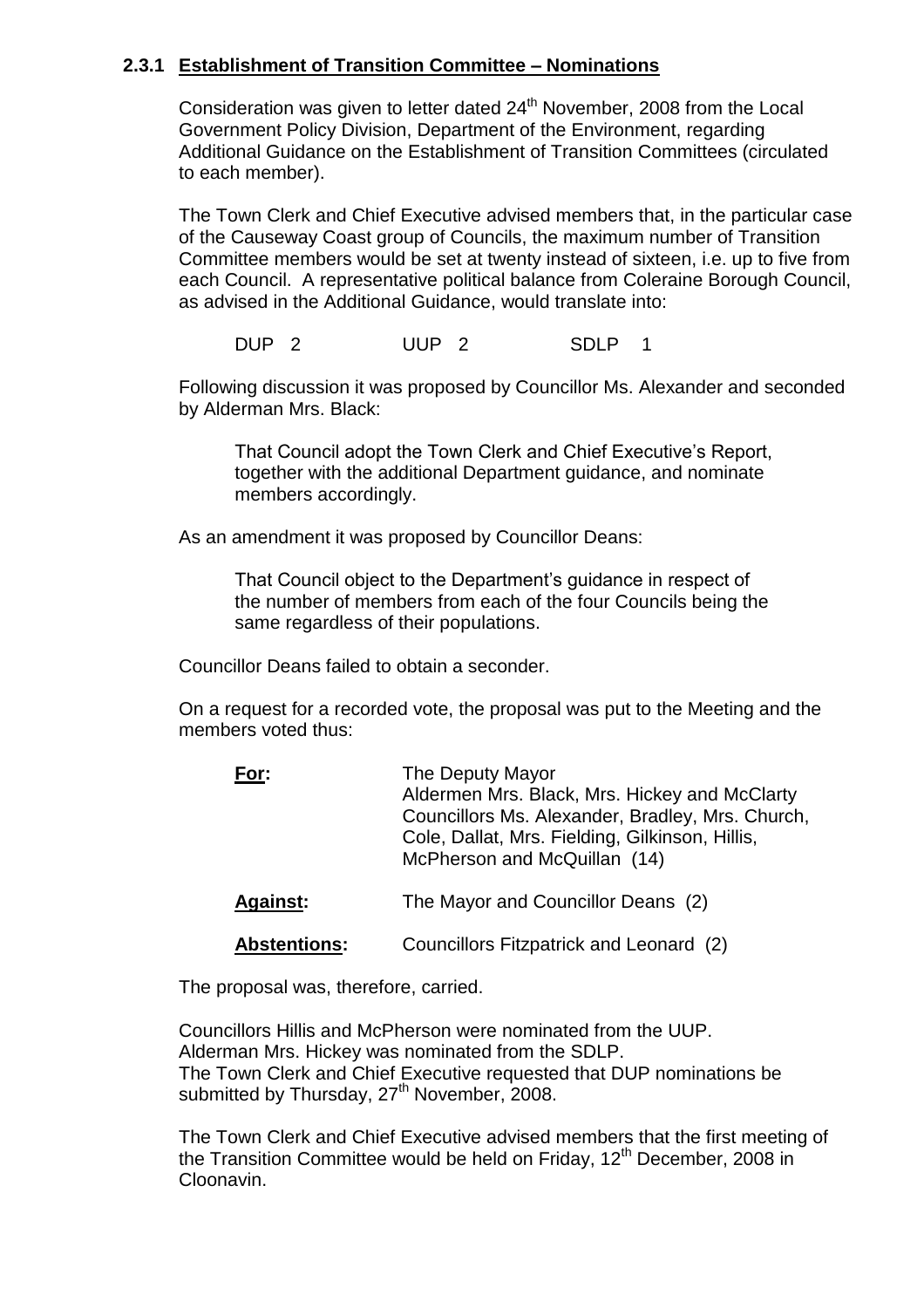# **2.3.2 'InCommittee'**

It was agreed that (Item No. 17.1) LSP – Update and (Item No. 17.4) Industrial Relations Issues – Update be taken 'In Committee' at the end of the Meeting.

### **3.0 THE NEW NORTHERN IRELAND RURAL PLANNING POLICY EXPLAINED AND DEBATED**

Reported that a training course entitled 'From PPS 14 to PPS 21 - The New Northern Ireland Rural Planning Policy Explained and Debated' would be held on Wednesday, 17<sup>th</sup> December, 2008 at the Radisson Hotel, Belfast from 9.30 a.m. –12.30 p.m.

Members interested in attending were asked to contact the Administrative Officer.

# **3.1 Planning Consultants**

Following a request it was agreed that Council's Planning Consultants be invited to brief members on PPS 21 on  $9<sup>th</sup>$  December, 2008 at 6.30 p.m. prior to the Planning Committee Meeting which would then commence at 7.30 p.m.

# **4.0 DOCUMENTS TABLED**

The following publications would be made available in the Members' Library:

- (a) Equality Commission for Northern Ireland –The Equality Act (Sexual Orientation) Regulations (Northern Ireland) 2006 – Eliminating Sexual Orientation Discrimination in Northern Ireland : A Guide on the Provision of Goods, Facilities, Services and Premises;
- (b) Network News –The Newsletter of the Countryside Access and Activities Network Issue 12 –October 2008;
- (c) Economic & Social Research Council (ESRC) Society Now Autumn 2008 Issue 2;
- (d) The Nurture Group Network Annual Report  $2006 07$ ;
- (e) Help The Aged SeniorLine Benchmark Report 2008 Issues Raised by Older People in Northern Ireland;
- (f) Quarterly Newsletter from Citizens' Advice, Northern Ireland Advice Autumn 2008;
- (g) A Fund of Goodwill –The Story of the International Fund for Ireland by Alf McCreary;
- (h) Northern Ireland Housing Executive –The Northern Ireland House Condition Survey 2006 – Main Report;
- (i) Second Homes in Northern Ireland –Growth, Impact & Policy Implications –Final Report to the Housing Executive – September 2008;
- (j) TV Licensing –Annual Review 2007/2008;
- (k) Extra Care Annual Report 2007/08;
- (I) Northern Ireland Housing Council Members' Report to Local Councils August-October 2008;
- (m) The Somme Association 90 Facts About World War 1;
- (n) Northern Health and Social Care Trust/Northern News September 2008/Issue 6;
- (o) CEA –Employability FEST'08;
- (p) Rivers Agency –Managing Flood Risk in Northern Ireland;
- (q) Source/Magazine for the Borough of Newtownabbey –Winter 08/Issue 29;
- (r) Workers'EducationalAssociation–Annual Report 2007 –2008;
- (s) Audit Committee Northern Ireland Issue 05:
- (t) Northern Ireland Museums Council –Annual Report 2007 –08;
- (u) Portview Larne Borough Magazine Christmas 2008 Issue 12;
- (v) Chamber News Autumn Edition 2008;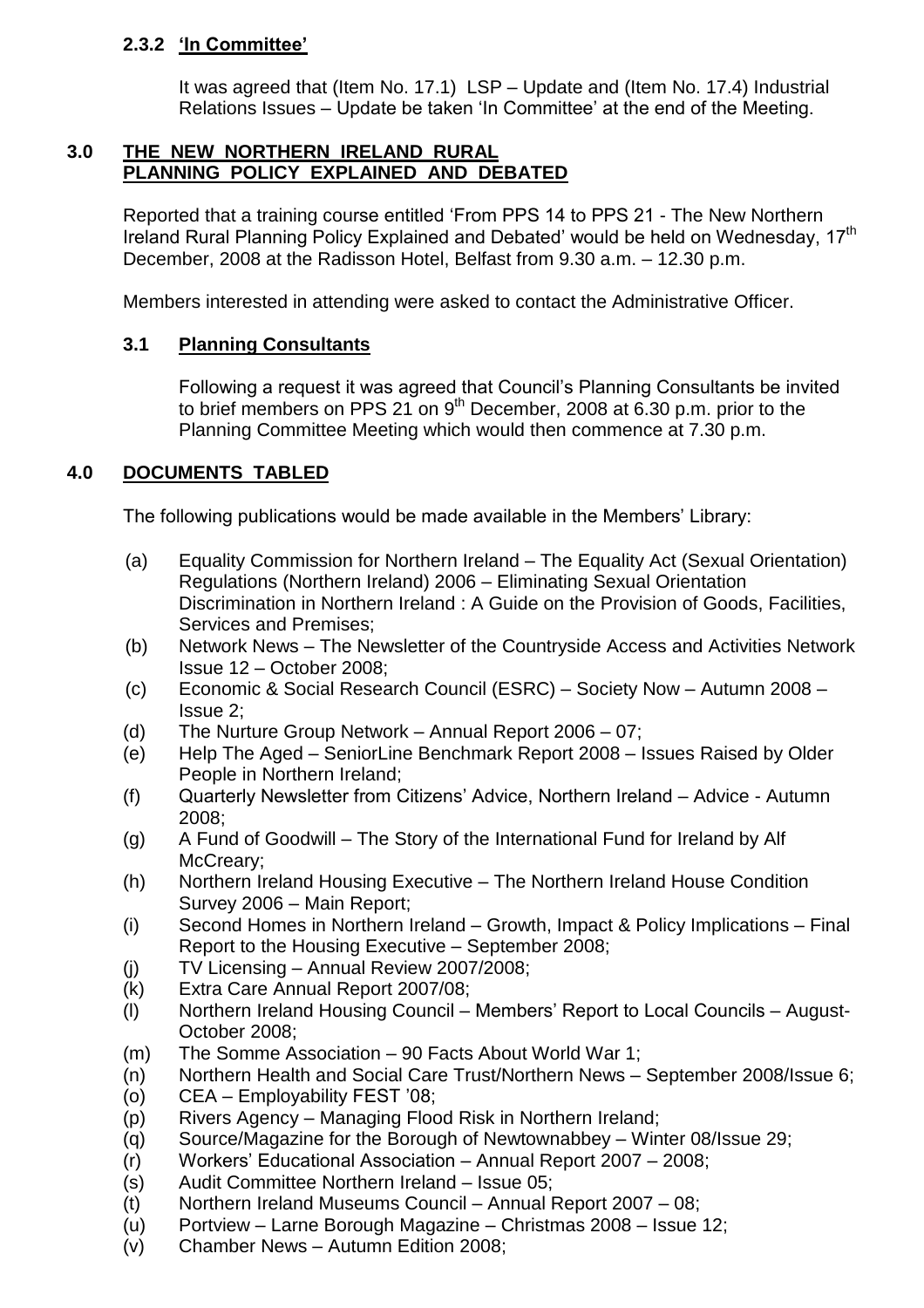(w) North Down Matters – Winter 2008;

# **5.0 DOCUMENTS FOR SEALING**

Resolved:

That the following documents be sealed:

| 1. | Lease (in triplicate)                                                         | Peter Thompson Hall, Castlerock;<br>Council and Neville Lennox, Jean Caulfield,<br>Paul Meikle and Stephen Lavery - Trustees. |
|----|-------------------------------------------------------------------------------|-------------------------------------------------------------------------------------------------------------------------------|
| 2. | <b>Building Agreement and</b><br><b>Agreement for Lease</b><br>(in duplicate) | Peter Thompson Hall, Castlerock;<br>Council and Neville Lennox, Jean Caulfield,<br>Paul Meikle and Stephen Lavery - Trustees. |
| 3. | <b>Cemetery Titles</b>                                                        | Grant of Right of Burial - Deeds Register Nos.<br>3473 - 3479 (inclusive):                                                    |

| Agherton           |   |
|--------------------|---|
| <b>Ballywillan</b> | 2 |
| Coleraine          | 2 |
| Kilrea             |   |
| Portstewart        | З |

Advanced Deeds Register Nos. 0214 –0215 (inclusive):

| Agherton    |   |
|-------------|---|
| Ballywillan |   |
| Coleraine   | 1 |
| Portstewart | 1 |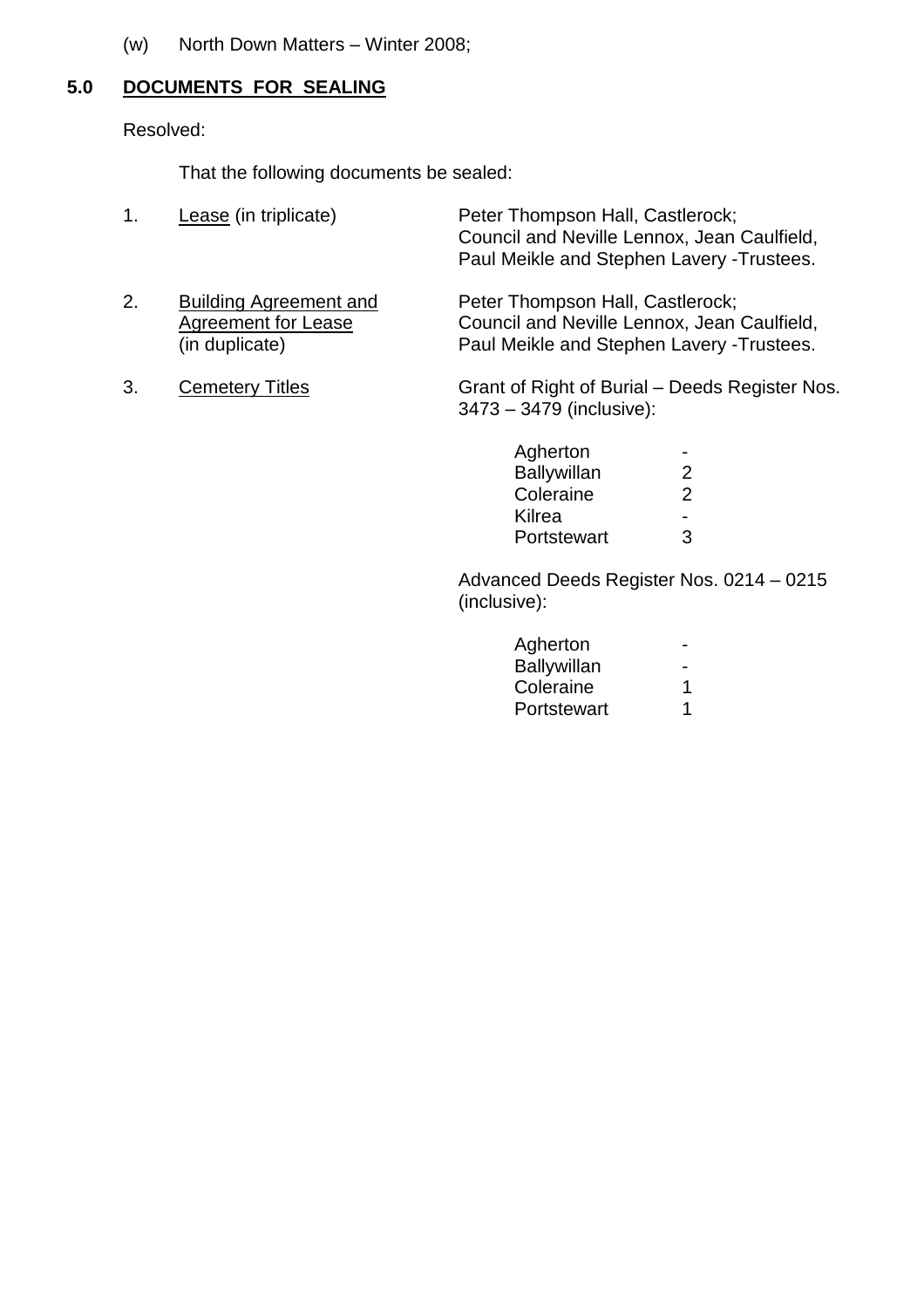### **SPECIAL MEETING**

# **18th November, 2008.**

| <b>Convened:</b>                  | To receive an address from representatives of the<br>Northern Ireland Housing Executive                                                      |                                                                                                            |
|-----------------------------------|----------------------------------------------------------------------------------------------------------------------------------------------|------------------------------------------------------------------------------------------------------------|
| <b>Present:</b>                   | The Mayor, Councillor D. D. Barbour, in the Chair                                                                                            |                                                                                                            |
|                                   | The Deputy Mayor, Alderman W. T. Creelman                                                                                                    |                                                                                                            |
|                                   | <b>Aldermen</b>                                                                                                                              |                                                                                                            |
|                                   | E. T. Black (Mrs.)                                                                                                                           | D. McClarty                                                                                                |
|                                   | <b>Councillors</b>                                                                                                                           |                                                                                                            |
|                                   | J. M. Bradley<br>O. M. Church (Mrs.)<br>A. S. Cole<br>E. P. Fielding (Mrs.)<br>(Items $2.0 - 3.0$ )<br><b>B.</b> Fitzpatrick<br>S. Gilkinson | N. F. Hillis<br>W. A. King<br><b>B.</b> Leonard<br>R. A. McPherson<br>A. McQuillan<br>(Items $2.0 - 3.0$ ) |
| <b>Officers in</b><br>Attendance: | Town Clerk and Chief Executive, Head of                                                                                                      | <b>Administrative Services and Administrative Assistant</b>                                                |
| Also in<br><b>Attendance:</b>     | Mr. P. McIntyre, Chief Executive and Mr. F. O'Connor,<br>Area Manager, Northern Ireland Housing Executive.                                   |                                                                                                            |

# **1.0 WELCOME**

The Mayor welcomed everyone to the meeting with a special welcome to Mr. P. McIntyre and Mr. F. O'Connor and to the journalism students from the University of Ulster, who were seated in the public gallery.

### **2.0 LETTERS DATED 26TH SEPTEMBER AND 30TH OCTOBER, 2008 TOGETHER WITH CONSULTATION LETTER DATED OCTOBER 2008 FROM THE HOUSING EXECUTIVE**

Consideration was given to the letters from the Housing Executive (previously supplied).

Members' questions on the following topics were responded to by the representatives:

- (i) repairs code of conduct for contractors;
- (ii) homelessness allocation of temporary accommodation.

### **3.0 NORTHERN IRELAND HOUSING EXECUTIVE - HOUSING NEEDS IN THE BOROUGH / CORPORATE AND BUSINESS PLANS 2009-10**

Mr. McIntyre outlined the topic list for Corporate and Business Plans 2009 onwards.

During a period of discussion the representatives answered members' queries on various issues viz: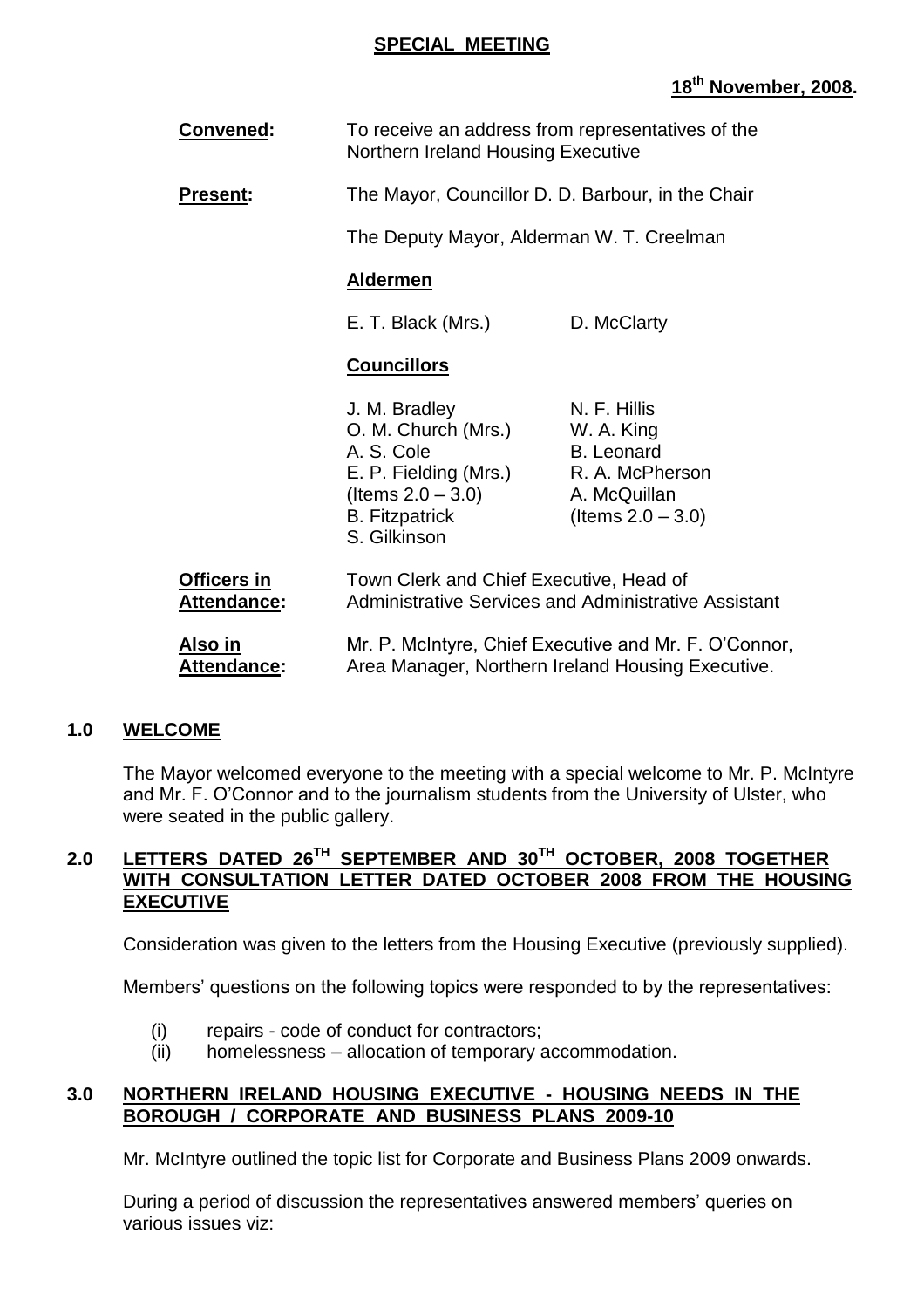- Housing Executive stock Government commitment to upgrade by 2010.
- New buildings strategy  $-$  in line with Community Planning.
- Homelessness Mr. McIntyre confirmed that the supply of social housing over previous years had been inadequate. It was now proposed to purchase accommodation from developers, as part of the new build programme.

Mr. O'Connor confirmed that a range of schemes was currently under negotiation in Portstewart.

- $\bullet$  Selection scheme to be reviewed in the near future.
- Family cohesion a number of allocators include points where applicants need to be near family in a particular area.

Mr. McIntyre confirmed that the Housing Executive Consultation was likely to take place in mid 2009; the Plan would then be presented to Council.

The Mayor thanked the representatives for their presentation.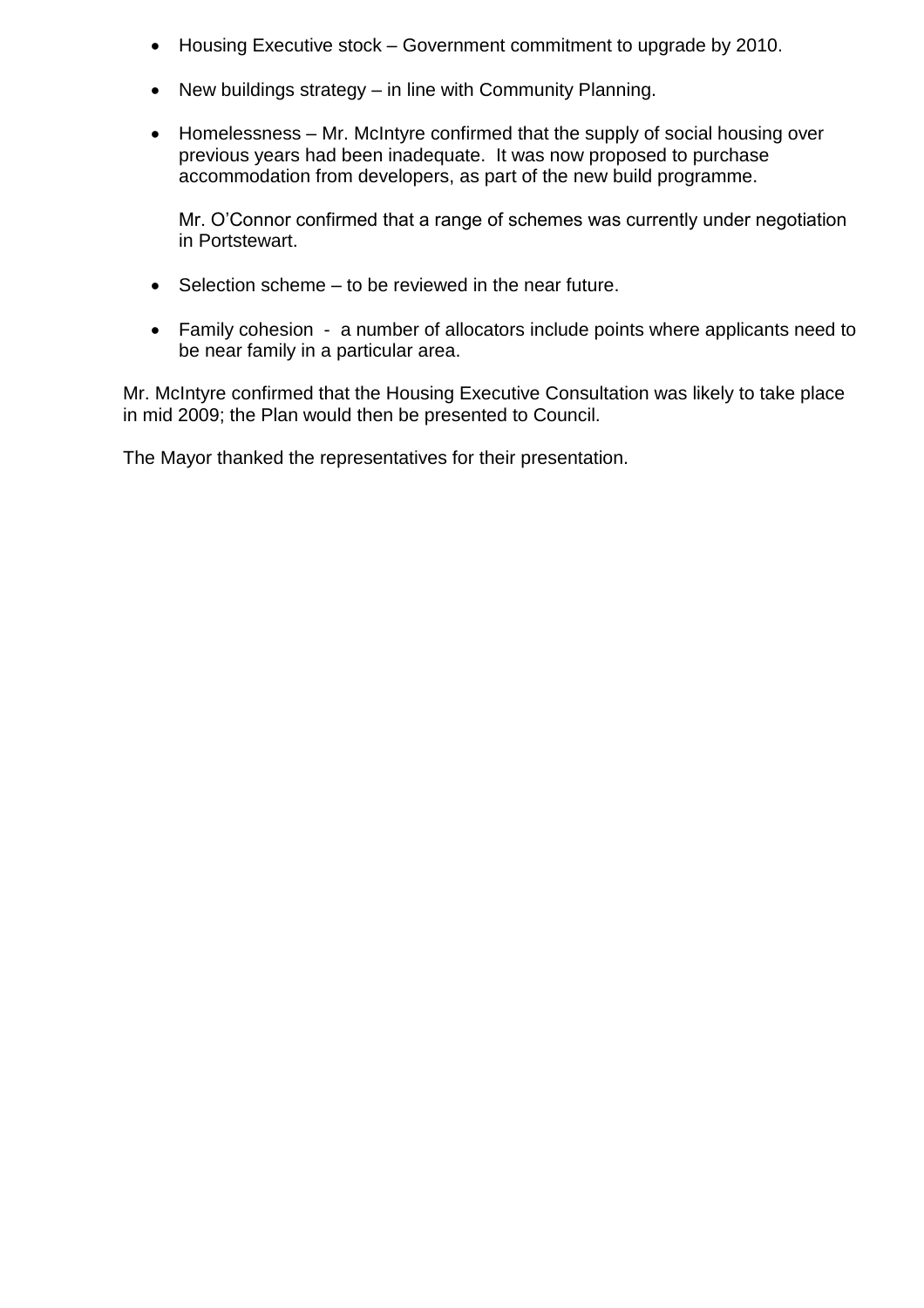### **SPECIAL MEETING**

# **25th November, 2008.**

| Convened:                         | To receive a presentation from the Northern<br>Health and Social Care Trust on Modernising<br>Health and Social Care Services - Engagement<br>and Consultation Programme |                                                                                                                 |
|-----------------------------------|--------------------------------------------------------------------------------------------------------------------------------------------------------------------------|-----------------------------------------------------------------------------------------------------------------|
| <b>Present:</b>                   | The Mayor, Councillor D. D. Barbour, in the Chair                                                                                                                        |                                                                                                                 |
|                                   | The Deputy Mayor, Alderman W. T. Creelman                                                                                                                                |                                                                                                                 |
|                                   | <b>Aldermen</b>                                                                                                                                                          |                                                                                                                 |
|                                   | E. T. Black (Mrs.)<br>M. T. Hickey (Mrs.)                                                                                                                                | D. McClarty                                                                                                     |
|                                   | <b>Councillors</b>                                                                                                                                                       |                                                                                                                 |
|                                   | J. M. Bradley<br>O. M. Church (Mrs.)<br>A. S. Cole<br>J. J. Dallat<br>T. J. Deans<br>E. P. Fielding (Mrs.)<br><b>B.</b> Fitzpatrick                                      | S. Gilkinson<br>N. F. Hillis<br>W. A. King<br><b>B.</b> Leonard<br>R. A. McPherson<br>A. McQuillan              |
| <b>Officers in</b><br>Attendance: | Assistant                                                                                                                                                                | Town Clerk and Chief Executive, Head of Administrative<br>Services, Public Relations Manager and Administrative |
| <b>Apologies:</b>                 | Alderman McClure and Councillors Ms. Alexander,<br>Mrs. Johnston and McLaughlin                                                                                          |                                                                                                                 |

The Mayor welcomed everyone to the Meeting including the following representatives from the Northern Health and Social Care Trust:

> Ms. Norma Evans, Chief Executive; Ms. Breige Donaghy, Acting Director for Strategic Planning and Performance; and Ms. Margaret Mulholland, Head of Communications

who were in attendance to present the Trust's proposals for the future of health and care services.

The following two documents had been launched at theTrust Board meeting on 23<sup>rd</sup> October, 2008:

- The strategic direction for the future development of services across the Northern Trust area: 'The future of Health and Social Services in the Northern Trust';
- The overarching Equality Impact Assessment of the Trust's plans for future service modernisation: 'Strategic Response to the Comprehensive Spending Review 2008-2011'.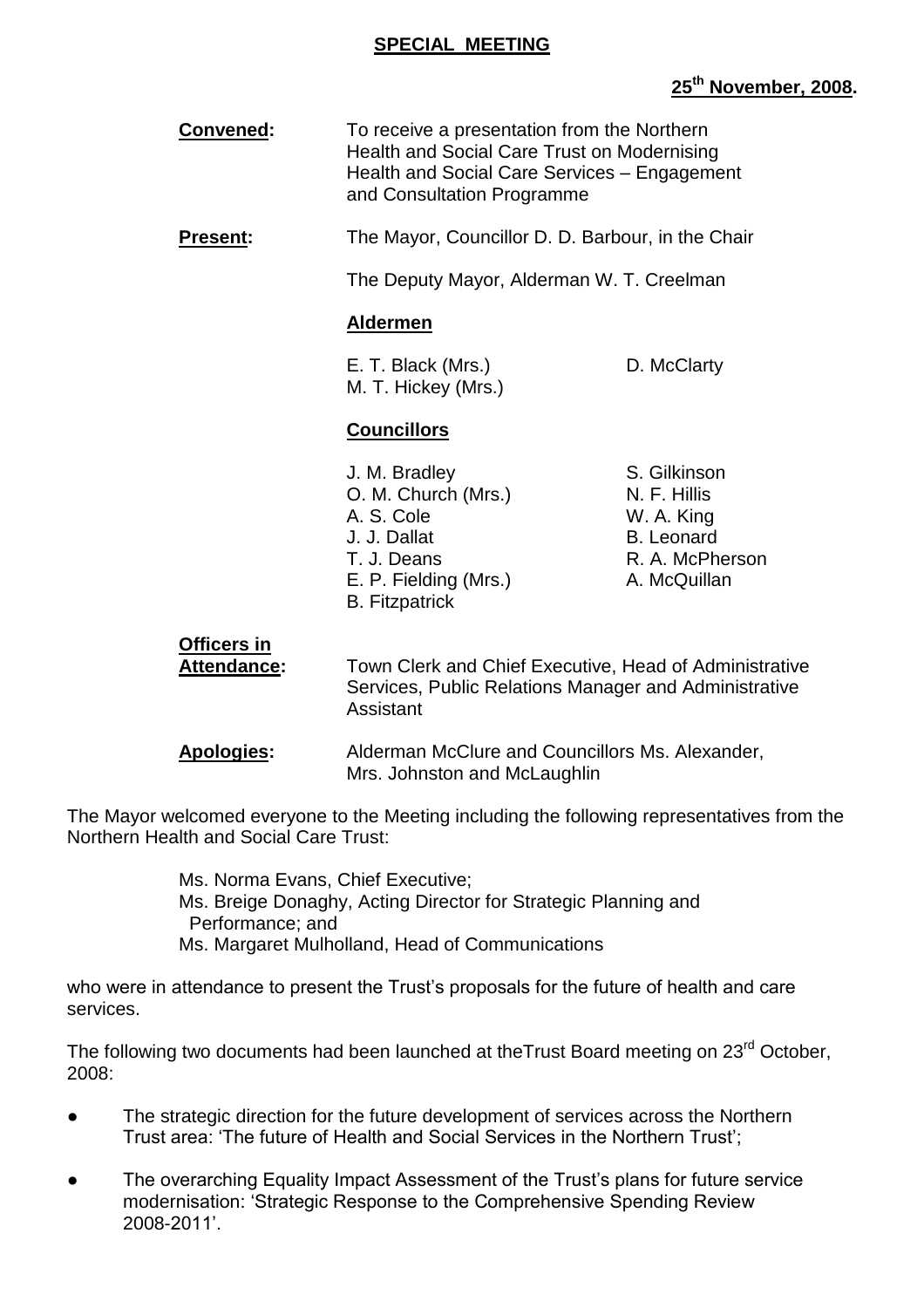Ms. Donaghy elaborated on the two documents highlighting the following aspects:

- The strategic direction document set out the direction for services across all programmes – children's services, mental health and disability, services for the elderly and acute hospital services. It also referred to reviews being carried out and the areas of work proposed towards achieving the vision over a three year period.
- The equality impact assessment document presented twenty proposals covering all programmes of care and some support areas to be implemented over three years. Included was a consultation questionnaire/form which could be used to submit views. Submissions were invited by  $\overline{F}$ riday, 19<sup>th</sup> December, 2008 and should be sent to the Trust Equality Unit. The Trust would then review and consider the views submitted and a full equality impact assessment consultation process would commence for a further eight weeks from early January, 2009. The final decision would be subject to Ministerial approval. In proposing to take them forward the Trust was seeking to secure efficiencies of £44m.
- **•** Children's Services provide alternatives for residential care and respite.
- People with Disability implement the 'Widening Choice and Opportunities' programme for people with learning disabilities and develop alternative day opportunities.
- Mental Health Services provide a local service for people with personality disorders; choice for people to receive treatment at home and provide more community based rehabilitation including provision of a new building based rehabilitation unit.
- Services for Older People provide the residents of five statutory residential homes with support living options, floating support at home or independent sector places where appropriate for individuals.
- **EXECT** Acute Hospital Services concentrate acute in-patient services and accident and emergency services at Antrim and Causeway Hospitals.
- General efficiency included the introduction of a car parking policy including car park charges at acute hospitals (with exemptions) and the reduction of absence rates and the implementation of new staffing structures.

A period of discussion ensued, during which members' various questions were answered by the representatives, including:

- Savings in management costs;
- Community based care:
- Front line care services;
- Children's services:
- Holywell Hospital;
- Antrim and Coleraine Hospitals New wings;
- Car park charges;
- Ross Thompson Unit;
- Crisis response team;
- Palliative care:
- Purchase of beds ad hoc basis;
- Children's homes.

The Mayor thanked the representatives for their informative presentation.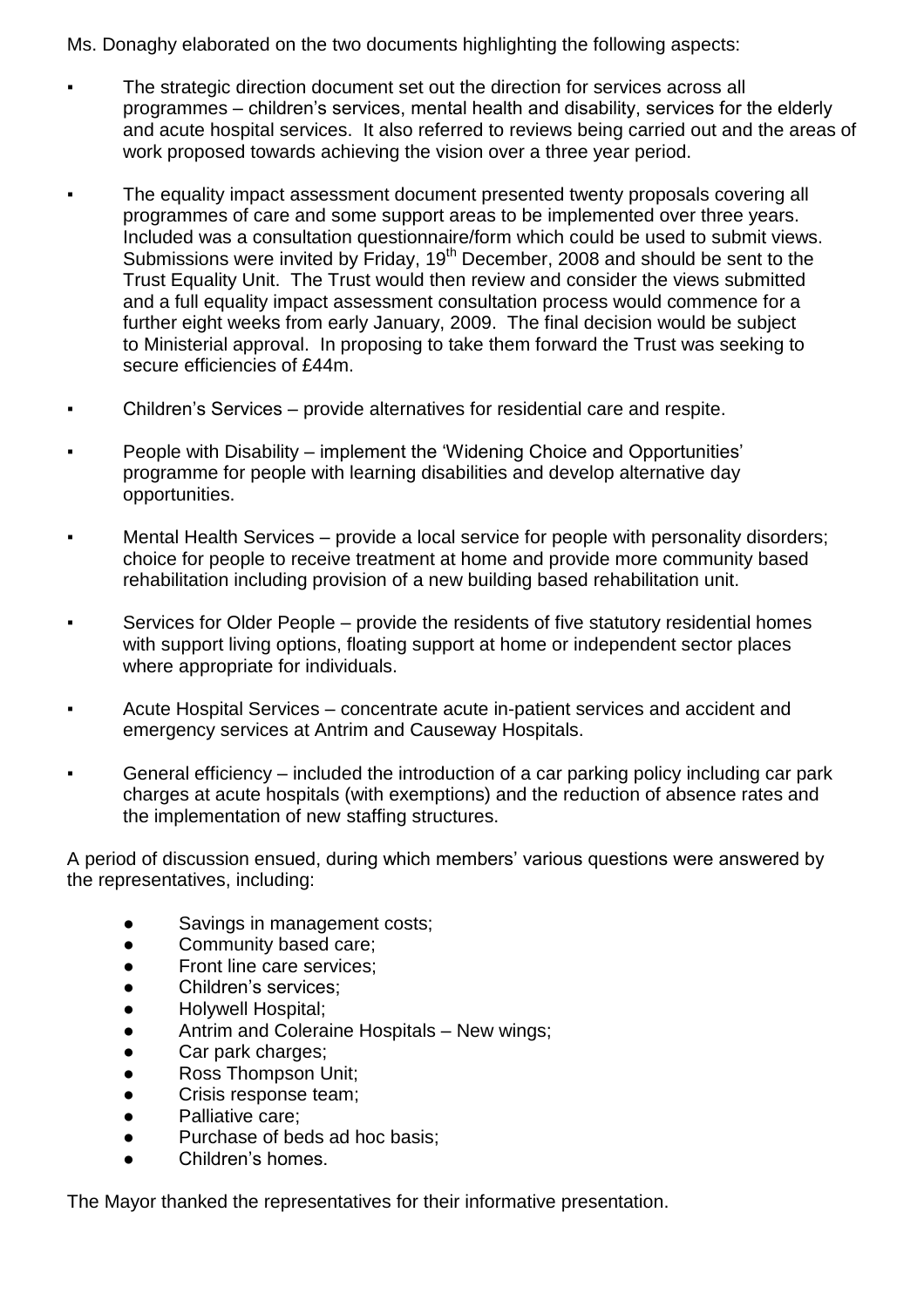### **SPECIAL MEETING**

# **2 nd December, 2008.**

**Convened:** To receive presentation from Ms. Deidre Mackle, Principal Engineer and Mr. Roy Johnston, Section Engineer, Roads Service.

**Present:** The Mayor, Councillor D. D. Barbour, in the Chair

#### **Alderman**

E. T. Black (Mrs.)

### **Councillors**

|                            | C. S. Alexander (Ms.)                          | S. Gilkinson                                          |
|----------------------------|------------------------------------------------|-------------------------------------------------------|
|                            | $($ ltem 2.0)                                  | N. F. Hillis                                          |
|                            | J. M. Bradley                                  | W. A. King                                            |
|                            | O. M. Church (Mrs.)                            | <b>B.</b> Leonard                                     |
|                            | A. S. Cole                                     | R. A. McPherson                                       |
|                            | $($ ltem 2.0)                                  | A. McQuillan                                          |
|                            | E. P. Fielding (Mrs.)<br><b>B.</b> Fitzpatrick | $($ ltem 2.0)                                         |
| Officers in<br>Attendance: | Town Clerk and Chief Executive, Head of        | Administrative Services and Administrative Assistant. |
| Apologies:                 |                                                | Aldermen McClarty, McClure and Councillors Dallat,    |

# **1.0 WELCOME**

The Mayor welcomed everyone to the meeting. He also welcomed Ms. Deidre Mackle, Principal Engineer and Mr. Roy Johnston, Section Engineer, Roads Service, who were in attendance to present the Northern Division Roads Report 2008/2009 (previously supplied).

Mrs. Johnston and McLaughlin

#### **2.0 ROADS SERVICE - NORTHERN DIVISION ROADS REPORT 2008/2009**

Ms. Mackle outlined the main issues in the report including:

- **Traffic Schemes**
- **Maintenance of Structures**
- **Street Lighting**
- **Strategic Road Improvements**

A full discussion ensued on the report during which the representatives answered various members' questions and noted comments.

Members' attention was drawn to the Request/Enquiry form enclosed with the Roads Report which should be used to forward specific queries to the Roads Service.

The Mayor thanked the representatives for attending and presenting such a comprehensive report.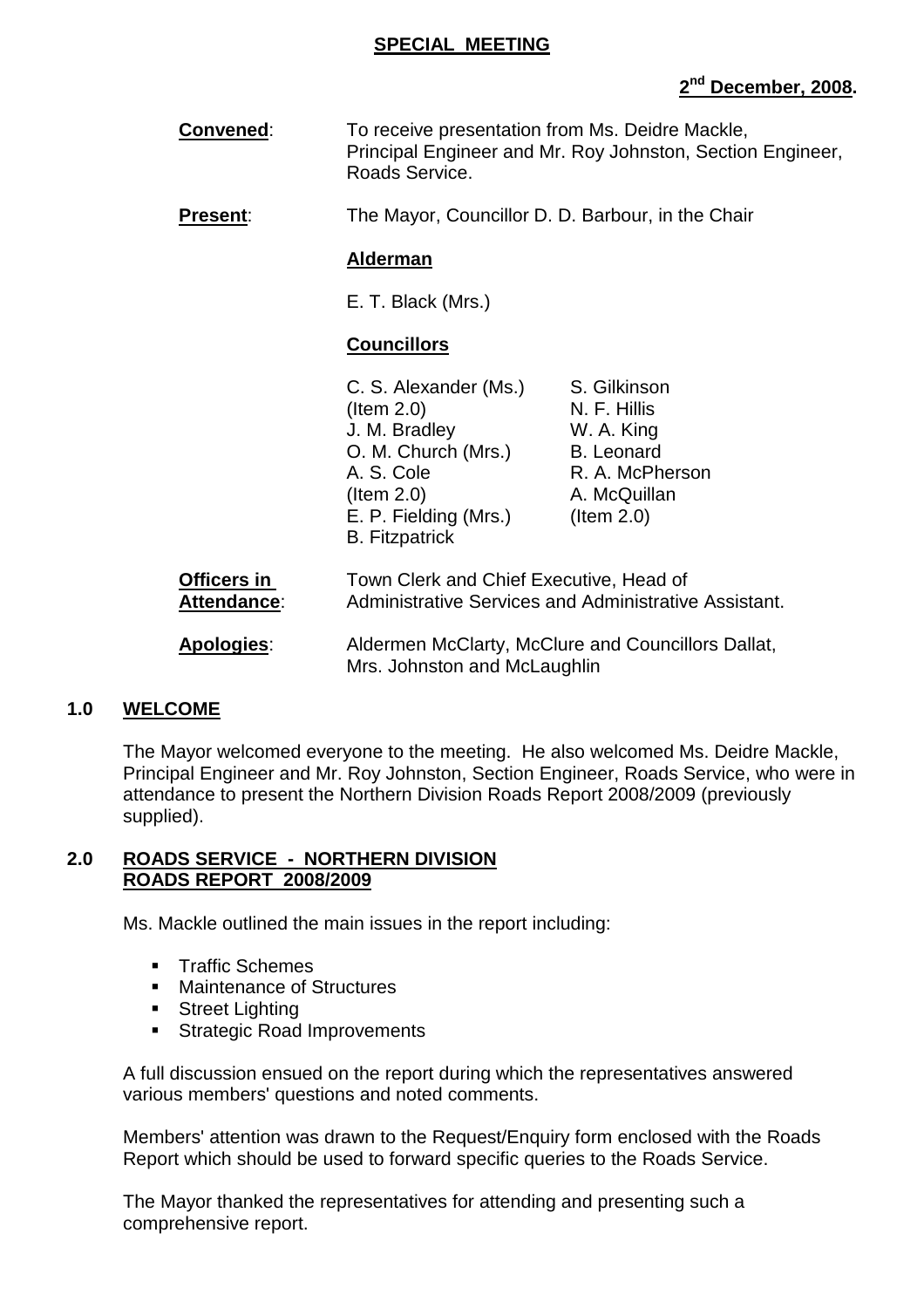### **LEISURE AND ENVIRONMENT COMMITTEE**

# **2 nd December, 2008.**

| <b>Present:</b>                   | Councillor T. J. Deans, in the Chair                                                                                                                                                                                                          |                                                                                                                            |
|-----------------------------------|-----------------------------------------------------------------------------------------------------------------------------------------------------------------------------------------------------------------------------------------------|----------------------------------------------------------------------------------------------------------------------------|
|                                   |                                                                                                                                                                                                                                               | The Mayor, Councillor D. D. Barbour (Items 1.0 - 11.0)                                                                     |
|                                   | The Deputy Mayor, Alderman W. T. Creelman                                                                                                                                                                                                     |                                                                                                                            |
|                                   | <b>Aldermen</b>                                                                                                                                                                                                                               |                                                                                                                            |
|                                   | E. T. Black (Mrs.)<br>(Items $1.0 - 3.8$ )                                                                                                                                                                                                    | M. T. Hickey (Mrs.)                                                                                                        |
|                                   | <b>Councillors</b>                                                                                                                                                                                                                            |                                                                                                                            |
|                                   | C. S. Alexander (Ms.)<br>(Items $1.0 - 4.4$ )<br>J. M. Bradley<br>O. M. Church (Mrs.)<br>A. S. Cole<br>E. P. Fielding (Mrs.)<br><b>B.</b> Fitzpatrick                                                                                         | S. Gilkinson<br>N. F. Hillis<br>W. A. King<br><b>B.</b> Leonard<br>R. A. McPherson<br>A. McQuillan<br>(Items $1.0 - 4.3$ ) |
| Officers in<br><b>Attendance:</b> | Town Clerk and Chief Executive, Head of Administrative<br>Services, Director of Environmental Health, Director of<br>Leisure Services, Director of Technical Services,<br>Leisure Services Officer (Services) and Administrative<br>Assistant |                                                                                                                            |
| <b>Apologies:</b>                 | Aldermen McClarty and McClure, Councillors Dallat,<br>Mrs. Johnston and McLaughlin                                                                                                                                                            |                                                                                                                            |

# **1.0 WELCOME**

The Chairman welcomed everyone to the meeting. He noted that it was the Director of Leisure Services' last Leisure and Environment Committee meeting.

# **2.0 LEISURE SERVICES REPORT**

The Report of the Director of Leisure Services was considered (previously supplied).

Matters arising:

### **2.1 Portballintrae Boat House**

Consideration was given to information on this topic, as detailed in the report.

### **Recommended:**

That Council explore options regarding leasing or buying Portballintrae Boat House.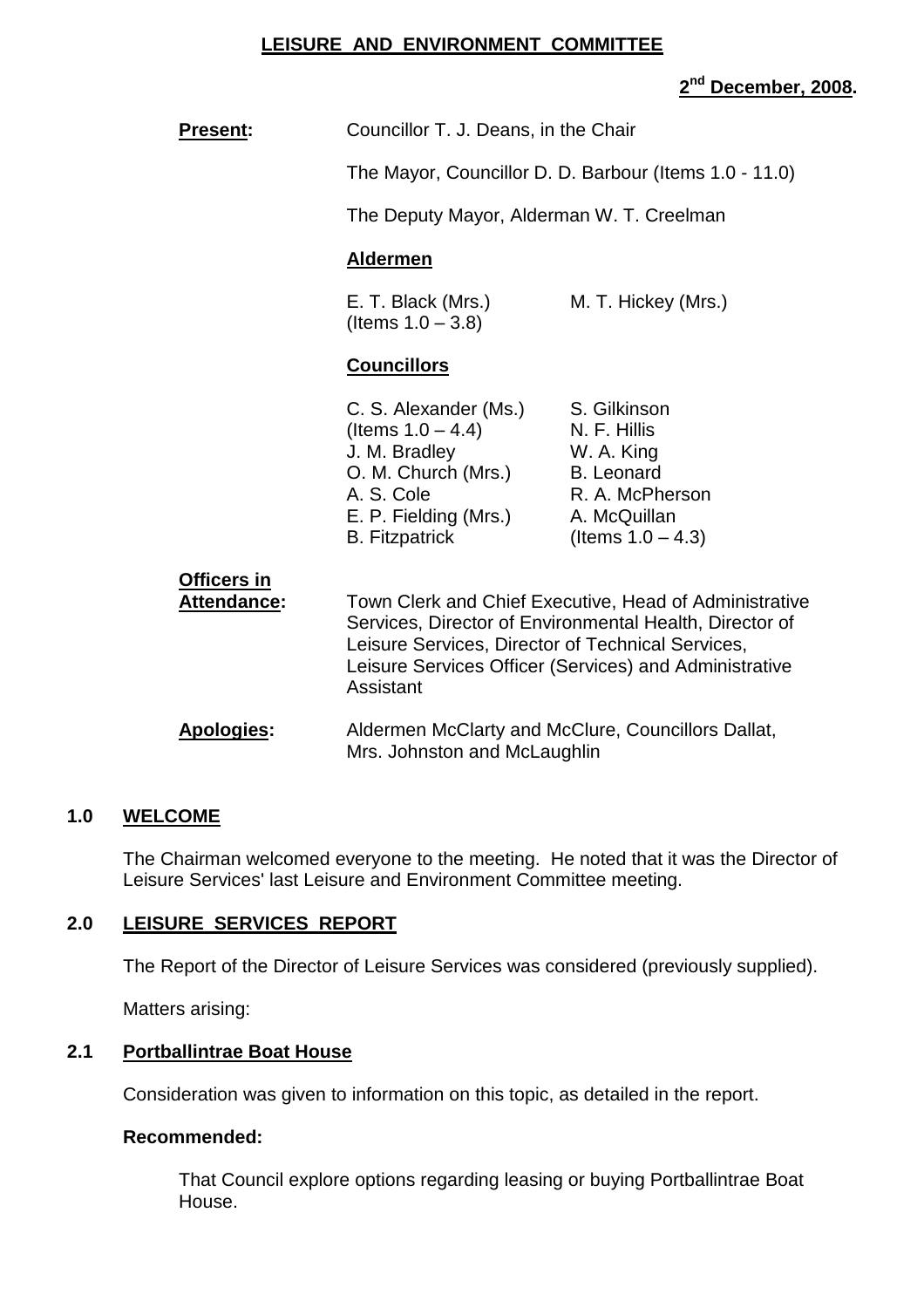### **2.2 Royal Black Preceptory Demonstration**

### **Recommended:**

That Council grant the use of the playing fields in Castlerock on 29<sup>th</sup> August, 2009 to be used as the assembly point for the Royal Black Preceptory Demonstration.

A member suggested that the facilities at the Peter Thompson Hall be made available to the Royal Black Preceptory for the demonstration, if the improvement works are completed by then.

#### **2.3 Opening and Closing of Coleraine Cemetery Gates**

Consideration was given to information on this topic, as detailed in the report.

The cemetery gates are currently opened and closed by Council staff at 8.00 a.m. and 8.00 p.m., the cost of this per year is approximately £18,000.

#### **Recommended:**

That Council invite tenders for the installation of an electronic locking system which would be remotely monitored and controlled, supported with CCTV and intercom directed to the controller.

Members noted that this system is projected to save Council £13,000 per year and would also act as a deterrent for any vandalism with CCTV footage also being recorded.

#### **2.4 Museum Service –Image Reproduction Charges**

The Museum Service does not have a formal charging policy for the reproduction of images of the museum collections. Demand from commercial interests for reproduction of such images has increased significantly.

### **Recommended:**

That Council introduce charges as detailed in Appendix 1 of the report, with effect from 1<sup>st</sup> January, 2009.

Members noted that controlled usage by non-commercial and community groups would be free of charge. Each applicant would be required to complete an Image Permission Form which would then be assessed by Council's Museums Officer according to curatorial discretion.

A member queried if Council's collection of negatives could be scanned in and it was suggested that the University of Ulster might be interested in this as a joint project.

A member requested an update on the project to sell copies of prints with the proceeds going towards the Zomba Project.

The Leisure Services Officer would investigate these matters and report back.

### **2.5 Caravan Park Opening Period**

As part of the review of caravan parks in 2005, Council agreed to extend the site opening period to include the month of October. Previously sites closed at the beginning of October with weekend opening thereafter.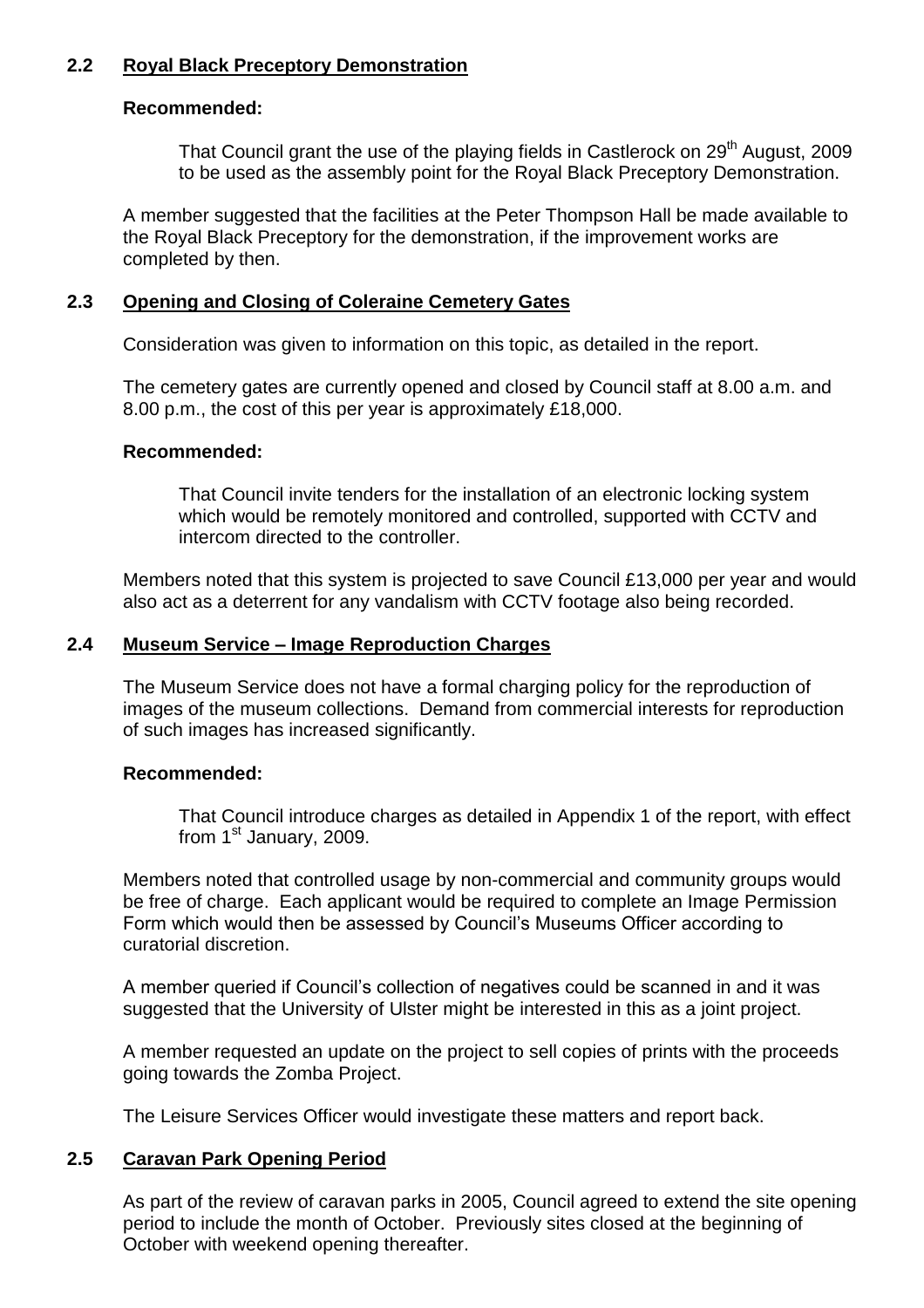There had been three seasons with full October opening and feedback from Wardens indicated that usage was minimal.

### **Recommended:**

- That Council revert to closure at the start of October and weekend opening thereafter.
- That the caravan parks open over the Halloween school holiday.

Members noted that this change had been discussed with the Officers of Carrick Dhu Caravan Owners' Association who are content with the October closure provided the site would be open for Halloween.

### **2.6 Requests for Financial Assistance**

### **2.6.1 Coleraine Borough Cage Bird Society**

A request had been received from Coleraine Borough Cage Bird Society for financial assistance to promote their annual show in December 2008.

### **Recommended:**

That Council contribute £100 to the Coleraine Borough Cage Bird Society to assist with the promotion of their annual show in December 2008.

### **2.6.2 Coleraine Music and Drama Festival**

A request had been received from Coleraine Music and Drama Festival for financial assistance to promote their Centenary in March 2009.

### **Recommended:**

That Council contribute £2,000 to Coleraine Music and Drama Festival to assist with the promotion of their Centenary in March 2009.

### **2.7 For Information**

### **2.7.1 Coleraine Twinning Association**

Members had received information on the work of the Twinning Association, provided by the Chairman, Mr. Tony Lee (already circulated).

A member requested a copy of the Treasurer's Report for the Twinning Association. The Leisure Services Officer advised that a copy of the Report was available in the Leisure Services Department.

Members welcomed Mr. Lee's continuing enthusiasm and were reassuring about Council support for the work carried out by the Twinning Association.

### **2.7.2 'Famous Sons and Daughters' Exhibition**

Members noted that an exhibition on 'Famous Sons and Daughters' would be held in Coleraine Town Hall from Thursday, 4<sup>th</sup> December, 2008 to Saturday, 3<sup>rd</sup> January, 2009. The exhibition would be open from 12.30 p.m. –5.00 p.m. Monday to Saturday (excluding public holidays).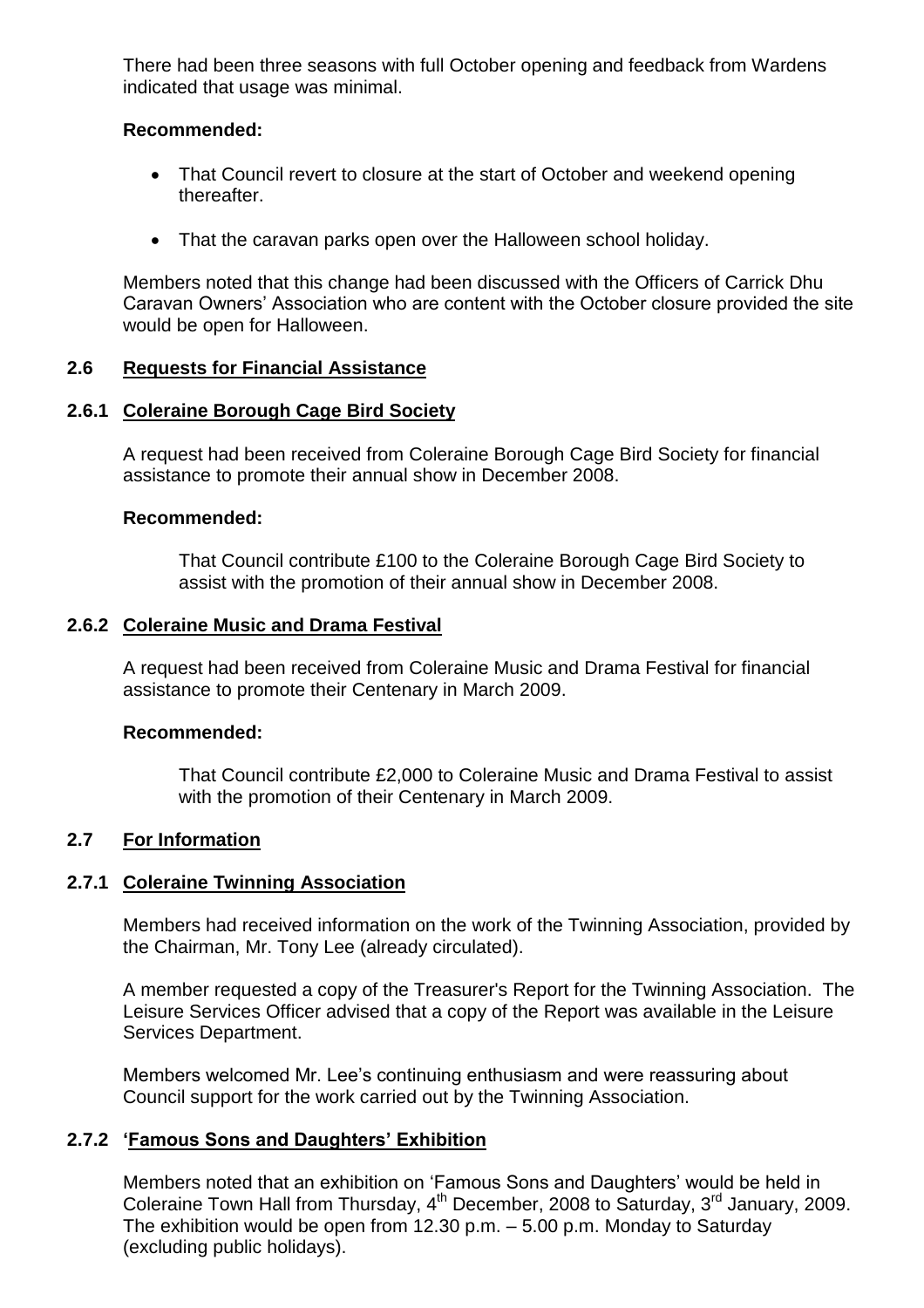# **2.8 THANKS**

The Director of Leisure Services thanked members for their support and friendship over the years. He wished Council every success with the challenge of RPA and he wished the Chief Executive and staff all the best for the future.

Members conveyed their thanks to the Director of Leisure Services for all his work over the years and wished him well in his retirement.

# **3.0 TECHNICAL SERVICES REPORT**

The Report of the Director of Technical Services was considered (previously supplied).

Matters arising:

# **3.1 DRD Roads Service**

### **3.1.1 Waiting Restrictions Review –Portstewart**

Consideration was given to information on this review, as detailed in the report.

Councillor Fitzpatrick proposed that:

Restricted waiting be introduced at The Crescent all year and not only between June-September.

Councillor Fitzpatrick failed to find a seconder for his proposal.

A member suggested that restrictions be relaxed for major events endorsed by Council.

# **Following discussion it was recommended:**

That the following restrictions be supported:

- Loading bay at Dempsey's
- Restricted waiting on both sides of The Promenade to be for 2 hours, 9.00 a.m. 5.00 p.m.
- Restricted waiting to be introduced on The Crescent, with the proviso that it be June-August only
- Two disabled bays to be provided at Council's redevelopment of the cafe at The **Crescent**
- Disabled bays to be relocated slightly at harbour entrance
- Night time taxi ranks to be considered at two locations The Diamond and adjacent to 68-71 The Promenade
- Motorcycle parking provision to be made outside the Town Hall.

# **3.1.2 Land at Drumcroon Road/Crevolea Road**

Members noted Roads Service's intentions of abandoning a section of land at Drumcroon Road/Crevolea Road junction.

### **3.2 Entertainment Licences**

# **3.2.1 Portballintrae Boat Club, The Harbour, Portballintrae**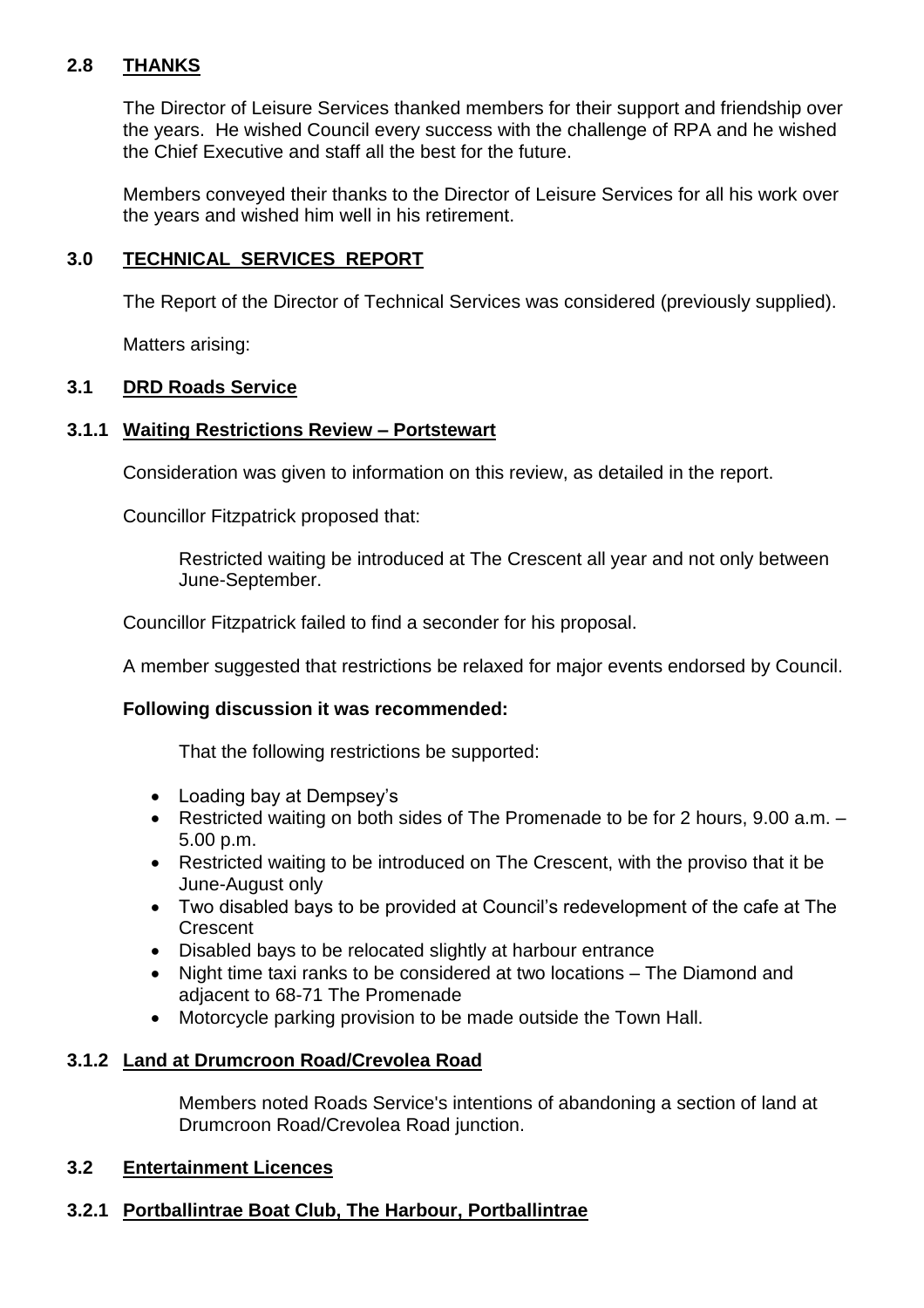An application for a grant of an Entertainment Licence had been received from Ms. L. Neill, c/o Portballintrae Boat Club.

Days and times on which it is intended to provide entertainment:

Monday to Saturday 11.30  $a.m. -11.30$  p.m. except on those occasions when a late licence has been granted then 11.30 a.m. – 1.00 a.m. Sunday 12.30 p.m. - 10.00 p.m.

### **Recommended:**

That the Entertainment Licence be granted subject to no objections being received within the statutory period of 28 days and subject to compliance with any recommendations made by Council's Licensing Department with special condition:

 All door supervisors employed within the licensed premises must be registered with a scheme recognised by Coleraine Borough Council.

#### **3.2.2. Dunluce Presbyterian Church Hall, Priestland Road, Bushmills**

An application for a grant of an Entertainment Licence had been received from Mrs. I. Dobbin, c/o Dunluce Presbyterian Church.

Days and times on which it is intended to provide entertainment:

Monday to Saturday 12 noon  $-$  1.00 a.m.

#### **Recommended:**

That the Entertainment Licence be granted subject to compliance with any recommendations made by Council's Licensing Department with special condition:

 All door supervisors employed within the licensed premises must be registered with a scheme recognised by Coleraine Borough Council.

#### **3.3 Waste Management Policy**

Consideration was given to information on this topic, as detailed in the report.

#### **Recommended:**

That Council support the introduction of the proposed Financial Provisions Policy by the Northern Ireland Environment Agency.

#### **3.4 North West Regional Waste Management Group (NWRWMG) - Land Availability**

Council had decided at the May 2008 Council Meeting to withdraw the council owned land at Letterloan from consideration as a possible site for a Mechanical Biological Treatment Plant.

The NWRWMG is inviting expressions of interest from local authorities and central government to put forward sites for sale which would be considered suitable for the development of residual waste infrastructure.

It was proposed by Councillor McPherson and seconded by Councillor King: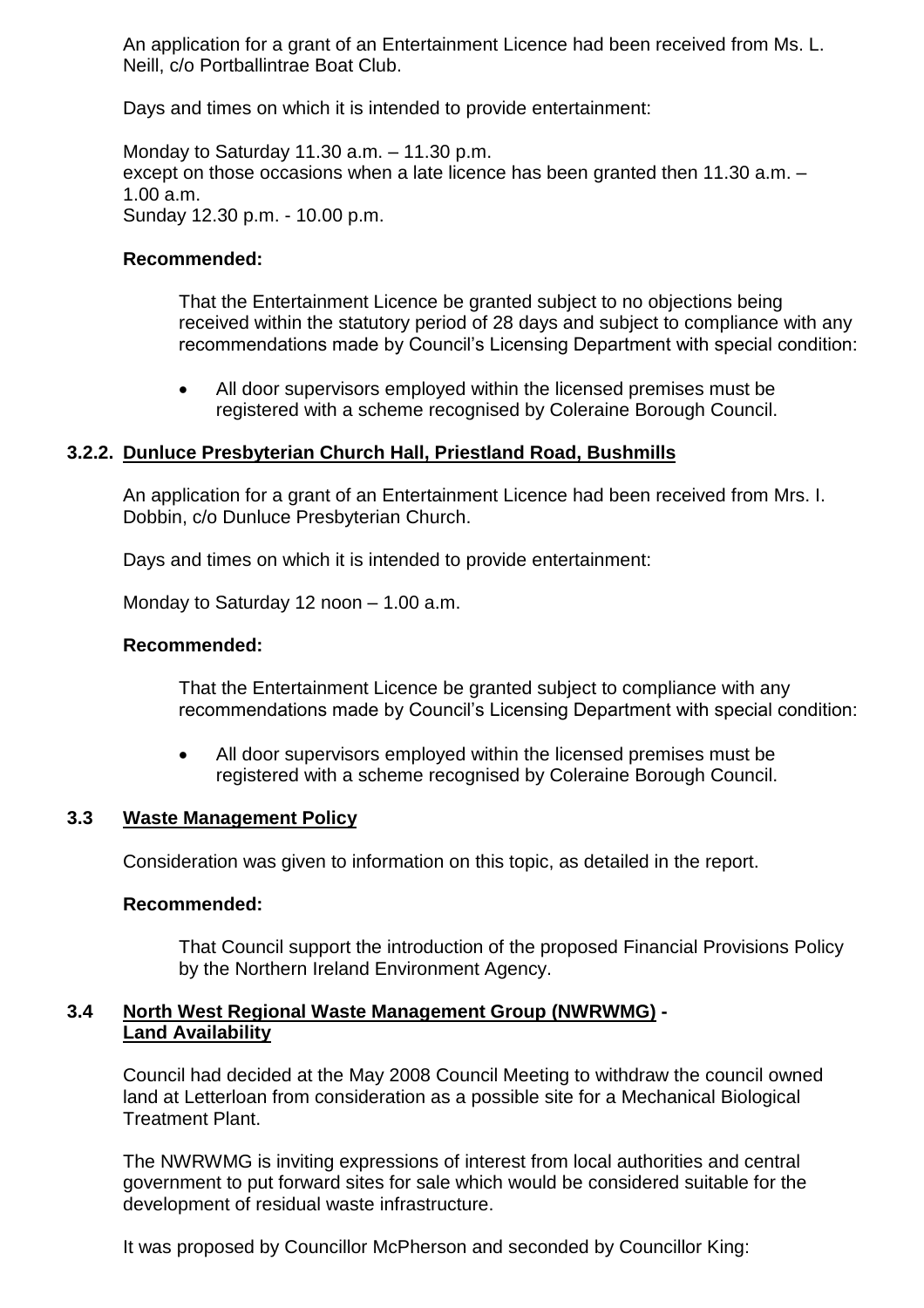That Council re-evaluate its position and make the council owned land at Letterloan available for consideration as a possible site for a Mechanical Biological Treatment Plant.

On being put to the meeting, seven members voted in favour and nine members voted against, therefore the proposal was lost.

The Officer's recommendation that no possible sites for waste infrastructure development be made available within the Borough was then put to the meeting. Eight members voted in favour and none voted against.

#### **Recommended:**

That the North West Regional Waste Management Group be advised that no Council owned sites for waste infrastructure development are available within the Borough.

### **3.5 Replacement Refuse Lorry**

A replacement refuse lorry is required for purchase early in the 2009/2010 financial year. Belfast City Council has procured suppliers for various vehicles of mobile plant and has a framework that allows other local authorities to purchase vehicles through the tenders received.

A replacement 18,000Kg Dennis Phoenix vehicle which is compatible with the existing fleet can be purchased through this tender process for the cost of £97,997.65. In order to comply with Council's requirements, additional items require to be purchased for the vehicle, namely:

- Zoeller bin lifts £4,250.00
- Crash barriers £550.00
- Chassis autolube £385.00

#### **Recommended:**

That a replacement vehicle plus the additional items be purchased through Belfast City Council's tendering framework at the total cost of one hundred and three thousand, one hundred and eighty two pounds and sixty five pence (£103,182.65).

### **3.6 For Information**

### **3.6.1 Environmental Section**

Members noted information contained in the newsletter (previously circulated) highlighting work currently undertaken by the Environmental Section.

#### **3.6.2 Building Control**

Members noted that approval had been granted for 37 applications.

### **3.7 Fish Meal Plant, Lisahally**

A member raised concern about a Fish Meal Plant in Lisahally which proposed to dump waste off The Skerries.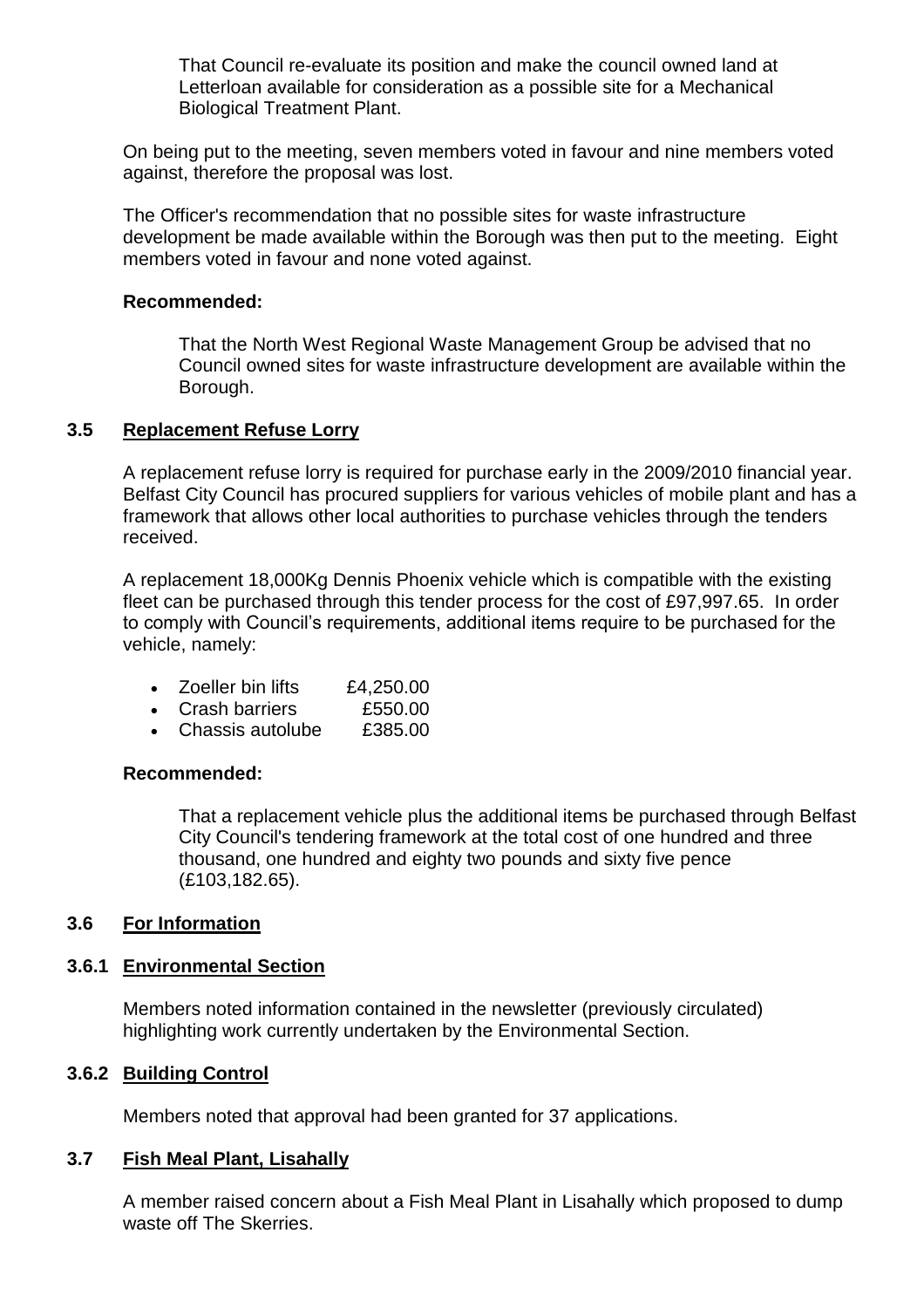The Director of Technical Services was unaware of this and would discuss the matter with the member.

### **3.8 Street Furniture - Coleraine Town Centre**

A member was disappointed to see that the Coleraine Borough crest was not on the new bins, as agreed at a previous meeting; instead the Coleraine Town Centre Partnership crest was on the bins.

The Director of Technical Services confirmed his own concern at this misunderstanding.

### **4.0 ENVIRONMENTAL HEALTH REPORT**

The Report of the Director of Environmental Health was considered (previously supplied).

Matters arising:

### **4.1 Legal Proceedings**

It was agreed to discuss these proceedings "In Committee" at the end of the meeting.

### **4.2 Nightsafe Coleraine –DoorSupervisors'Scheme - Security Industry Authority**

Consideration was given to information on this topic, as detailed in the report.

#### **Recommended:**

That Council continue to provide the series of training sessions in January/February 2009 as the final training for the Nightsafe Coleraine Scheme.

Members noted that the scheme would formally close in December 2009.

The Mayor requested a briefing on the future arrangements.

### **4.3 Policy Review of The Warm Homes Scheme**

Consideration was given to information on this topic, as detailed in the report.

### **Recommended:**

That Council support this scheme and the changes outlined in the report.

Members noted that many of the changes would help make the Warm Homes Scheme more flexible and better equipped to target available resources at those people most in need of help.

### **4.4 Request for Financial Assistance – Fuel Stamp Scheme**

Consideration was given to information on this topic, as detailed in the report.

### **Recommended:**

That Council grant £1200 to St. John's Conference, Society of St. Vincent de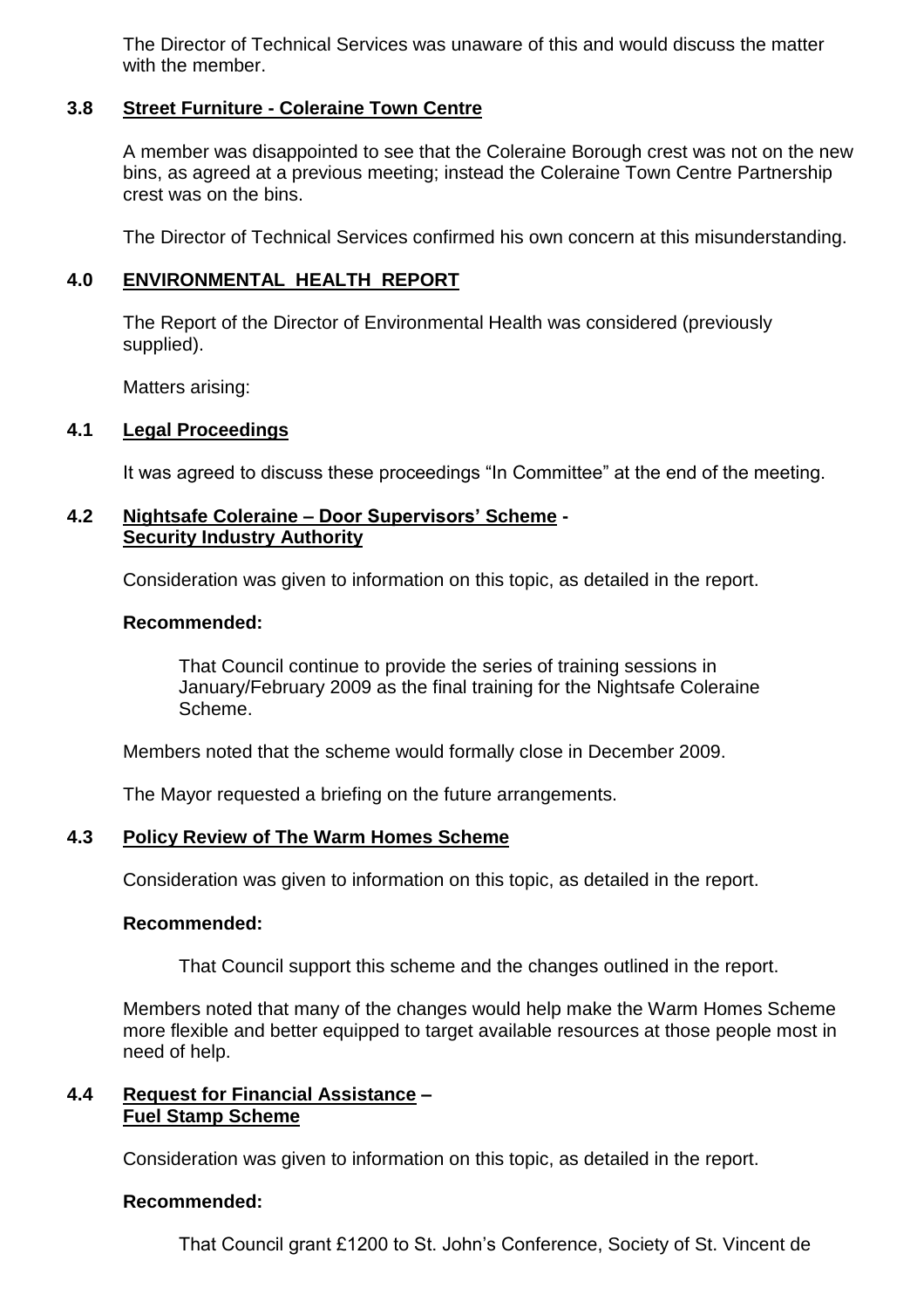Paul, Coleraine to assist with the administration involved in the fuel stamp scheme.

### **4.5 Memorandum of Understanding on the Enforcement of the Dogs Legislation between PSNI and District Councils**

The Minister for Agriculture and Rural Development recently commenced a review of The Dangerous Dogs legislation and its outworking in Northern Ireland.

The review is ongoing but the Department has, as an interim measure, drafted a Memorandum of Understanding outlining operational arrangements between the PSNI and District Councils in dealing with dangerous dogs.

The Memorandum of Understanding outlines the following:

- (a) Roles and responsibilities of the relevant agencies (DARD, Council, PSNI);
- (b) Approaches to PSNI by District Councils to be recorded on dog control incident template, consideration of the need for PSNI assistance and forwarded to PSNI;
- (c) Out of hours cover (on-call arrangements) and kennelling facilities for Councils.

Issues raised with DARD in response to MOU are:

- Is there a similar form to item (b) above for PSNI staff to forward to Councils;
- Clarification of the extent of dog warden cover anticipated. The document does not refer to times.

### **Recommended:**

That Council advise DARD that the Memorandum of Understanding puts an undue burden on Councils when there is a practical and operational arrangement already in place, whereby PSNI in the Coleraine area do respond to Council requests (verbal) in a prompt and timely manner. The facility for local arrangements should be included.

### **4.6 For Information**

#### **4.6.1 Outcome of Legal Proceedings**

#### **The Dogs (NI) Order 1983 as amended by The Dangerous Dogs (NI) Order 1991**

Members noted details on this topic as follows:

(a) Defendant: Stephen Brennan

14 Glebe Avenue Coleraine

Offence: Keeping a dog without a valid licence contrary to Article 17(1) of The Dogs (NI) Order 1983

| Result: Fine |                   | £25 |
|--------------|-------------------|-----|
|              | Costs             | £70 |
|              | <b>Court Cost</b> | £32 |

(b) Defendant: Eileen Hyndman

4 Larchfield Gardens Kilrea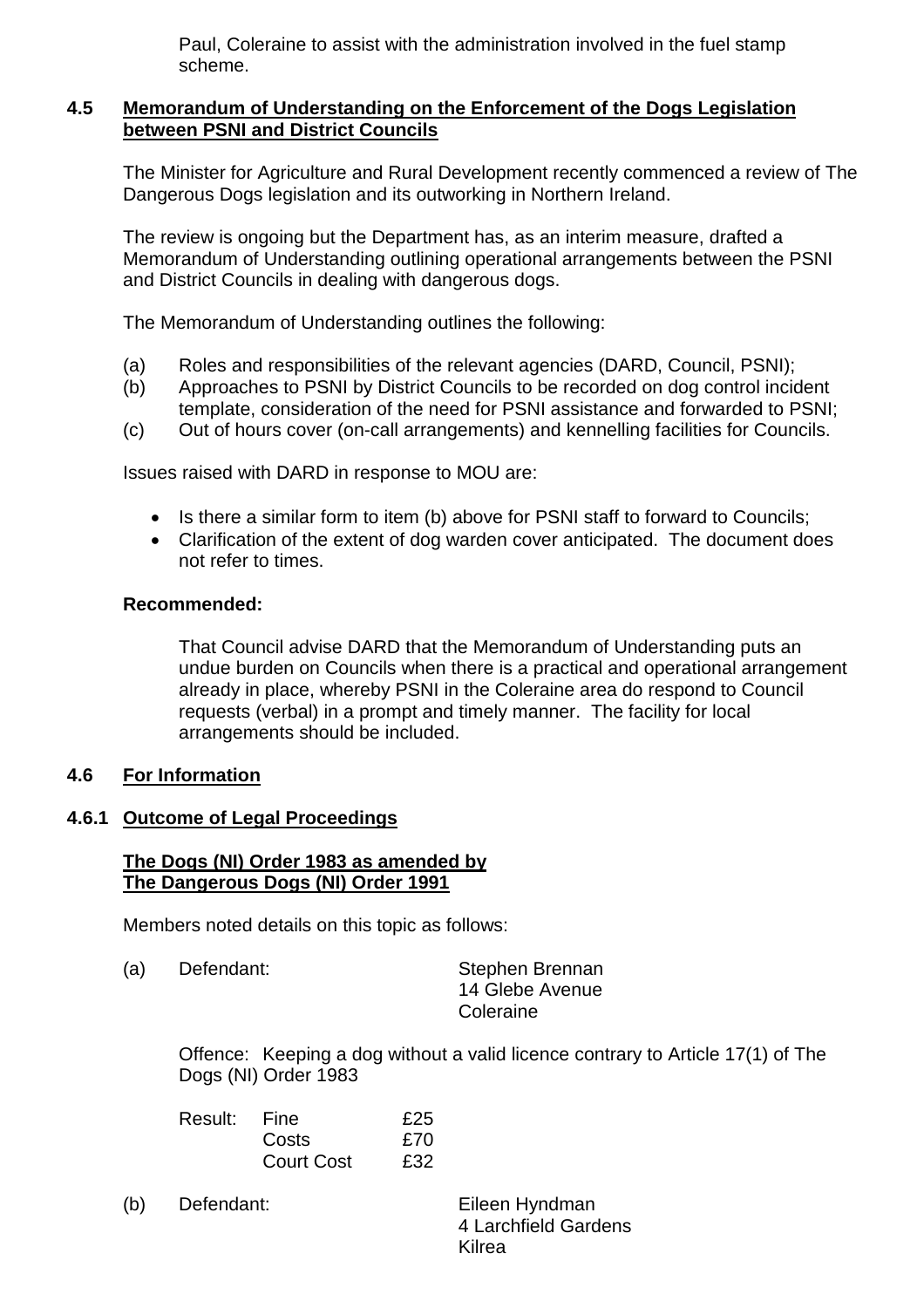Offence: Allowing 2 no. dogs to stray contrary to Article 22(1) of The Dogs (NI) Order 1983

Allowing 1 no. dog to foul contrary to Article 6 of The Litter (NI) Order 1994 as amended by the Litter (Fixed Penalty) Order (NI) 2004

| Result: | Fine              | £50 |
|---------|-------------------|-----|
|         | Costs             | £70 |
|         | <b>Court Cost</b> | £16 |

### **5.0 APPROVAL FOR THE CHIEF EXECUTIVE TO VISIT ZOMBA CITY COUNCIL IN APRIL 2009**

#### **Recommended:**

That Council financially support the Chief Executive'sworking visit to Zomba City Council in April 2009.

### **6.0 LETTER FROM NILGA**

The Head of Administrative Services reminded DUP, UUP and SDLP members to submit substitute names as representatives to NILGA. Names should be forwarded to the Administrative Officer.

### **7.0 PPS 21**

The Head of Administrative Services advised members that Council's planning consultant would address members on PPS21 at a pre-meeting at 6.30 p.m. before January Planning meeting, which would then commence at 7.30 p.m.

### **8.0 WELCOME TO EUROPEAN PARLIAMENT**

Members noted that a document entitled 'Welcome to the European Parliament' with accompanying DVD would be available in the members' library.

### **9.0 PARKING AT COLERAINE BUS/TRAIN STATION**

A member had received complaints from the public regarding taxis parking in a bay which had not been allocated for their use and suggested that a 'No Taxis' sign be placed at the parking bay.

Council would advise Roads Service of this problem.

# **10.0 PARKING AT PORTSTEWART TOWN HALL**

A member requested an update on the introduction of parking spaces at Portstewart Town Hall. The Leisure Services Officer (Services) would investigate the matter and report back to the member.

### **11.0 LAND AND PROPERTY SERVICES AGENCY**

A member enquired if Building Control staff would be undertaking work on behalf of Land and Property Services to inspect properties which are listed as vacant and requested to know the expected income that would be generated.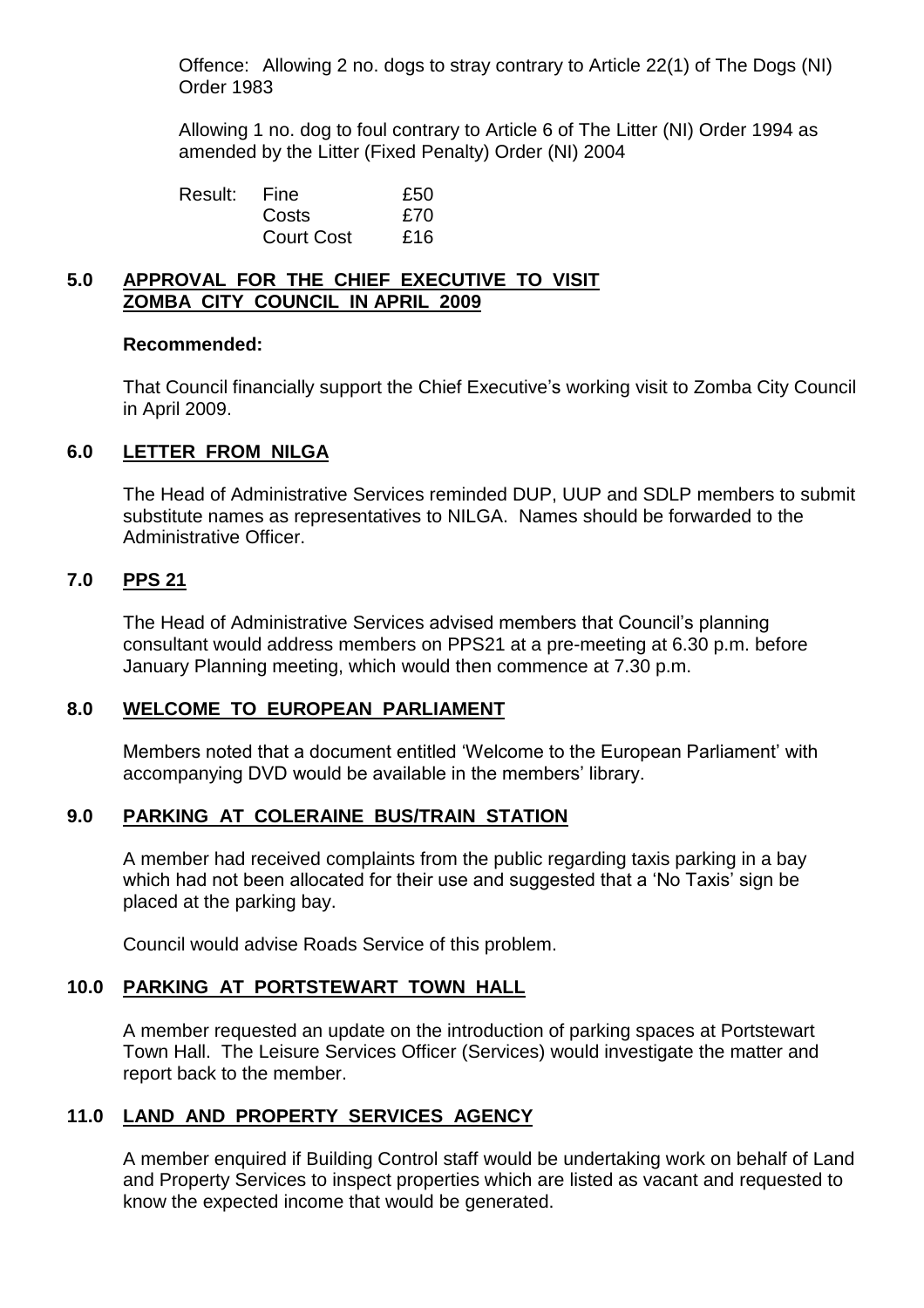The Town Clerk and Chief Executive advised that the work opportunity had been offered to all staff and the outcome to date was favourable. A report would be brought to the next Policy and Development meeting.

# **12.0 PROJECT KELVIN**

The Town Clerk and Chief Executive reminded members of a meeting on Wednesday, 3<sup>rd</sup> December, 2008 at 6.30 p.m. for Project Kelvin.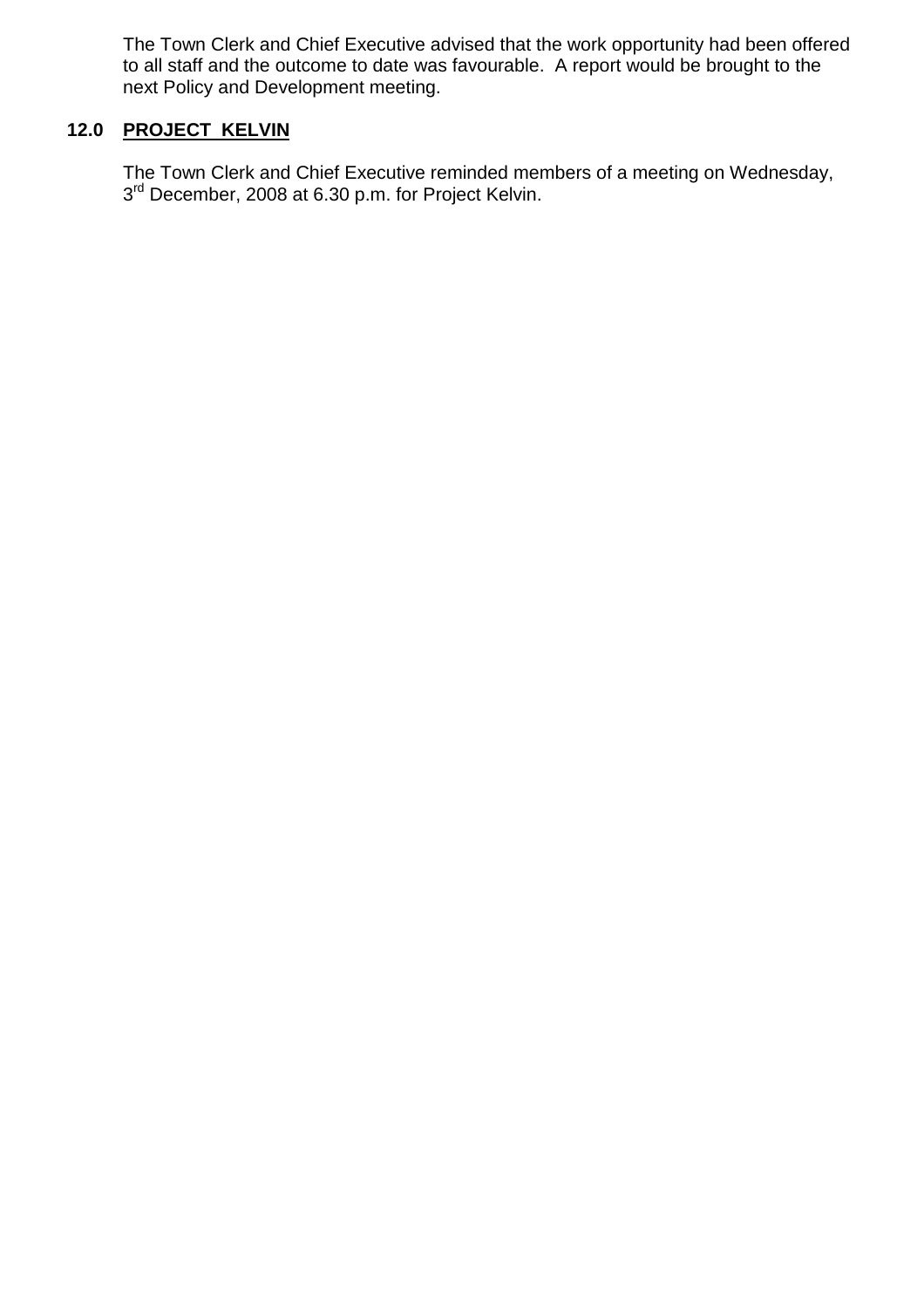### **PLANNING COMMITTEE**

# **9 th December, 2008.**

| <b>Present:</b>            | Councillor W. A. King in the Chair<br>The Mayor, Councillor D. D. Barbour (Items $1.0 - 5.0$ )<br>The Deputy Mayor, Alderman W. T. Creelman<br><b>Aldermen</b> |                                                                                          |
|----------------------------|----------------------------------------------------------------------------------------------------------------------------------------------------------------|------------------------------------------------------------------------------------------|
|                            |                                                                                                                                                                |                                                                                          |
|                            |                                                                                                                                                                |                                                                                          |
|                            |                                                                                                                                                                |                                                                                          |
|                            | E. T. Black (Mrs.)<br>M. T. Hickey (Mrs.)                                                                                                                      | D. McClarty                                                                              |
|                            | <b>Councillors</b>                                                                                                                                             |                                                                                          |
|                            | C. S. Alexander (Ms.)<br>J. M. Bradley<br>O. M. Church (Mrs.)<br>T. J. Deans<br>(Items $1.0 - 6.0$ )<br><b>B.</b> Fitzpatrick                                  | S. Gilkinson<br>N. F. Hillis<br><b>B.</b> Leonard<br>G. L. McLaughlin<br>R. A. McPherson |
| Also in<br>Attendance:     | Representatives from the Planning Service -<br>Mr. P. Duffy and Mr. W. McIlmoyle<br>Town Centre Manager (Item $1.0 - 2.18$ )                                   |                                                                                          |
| Officers in<br>Attendance: | Administrative Officer, Head of Development Services<br>(Items $1.0 - 2.18$ ) and Administrative Assistant                                                     |                                                                                          |
| <b>Apologies:</b>          | Alderman McClure, Councillors Cole, Dallat,<br>Mrs. Fielding, Mrs. Johnston and McQuillan                                                                      |                                                                                          |

# **1.0 CHAIRMAN'S REMARKS**

The Chairman welcomed everyone present to the Meeting including visitors in the public gallery.

He also extended a special word of welcome to Councillor McLaughlin on his return to the Chamber after his recent illness. Councillor McLaughlin thanked everyone for the good wishes he had received and also to those who had visited him or sent cards.

The Chairman advised members that Alderman McClure and Councillor Mrs. Johnston were progressing well and would be back soon.

### **2.0 PLANNING APPLICATIONS**

A list of eighty-eight applications was presented for consideration (previously supplied).

### **Applications Deferred from Previous Meeting**

2.1 Application No. D1 C/2006/0682/F Demolition of existing buildings to create site for residential

The opinion of the Planning Service was to approve.

It was agreed that the application be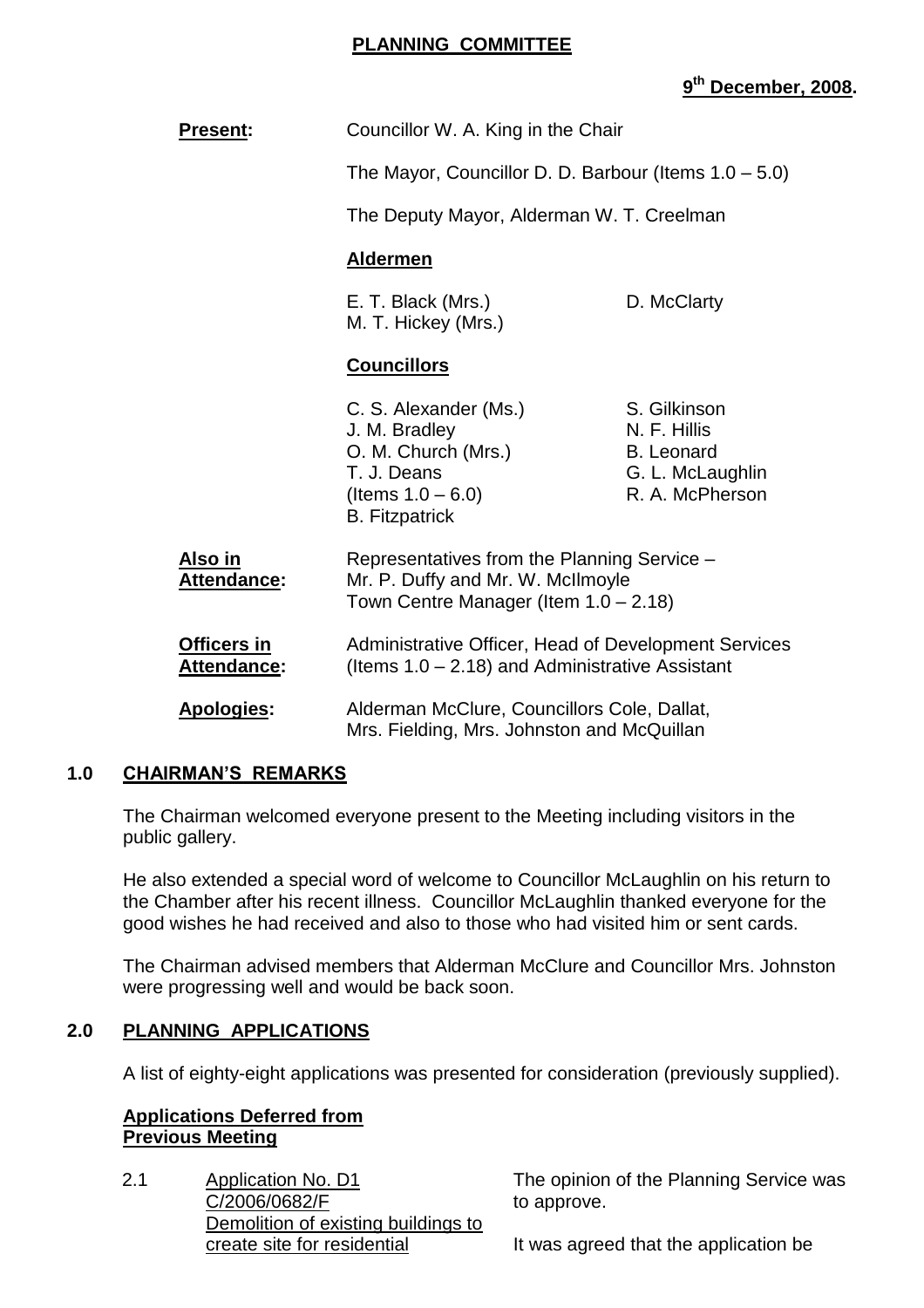development comprising 27 no. apartments at Nos. 2, 4 and 6 Bath Road, Portrush for PRH **Construction** 

- 2.2 Application No. D2 C/2006/1033/F Demolition of 2 no. dwellings to provide 4 no. semi-detached dwellings with associated landscaping and car parking at 6–8 Bushfoot Road, Portballintrae for Mr. S. Sweeney
- 2.3 Application No. D3 C/2006/1055/F Proposed 3 no. apartments and 9 no. dwellings at Wattstown Td., off Knockbracken Drive, Coleraine (NW of Nos. 6 and 8 Wattstown Crescent) for Tara Homes Ltd.

2.4 Application No. D4 C/2006/1081/A Shop sign with projecting sign above 13 The Diamond, Portstewart for Mr. D. Gordon

2.5 Application No. D5 C/2007/0571/F Retention of front section of existing building and erection of 3 no. apartments with associated parking at rear of 24/24A Kerr Street, Portrush for Mr. S. Moore

2.6 Application No. D6 C/2007/0963/F Residential development of 5 no. apartments at 95/97 Causeway Street, Portrush for Blairs Enterprises Ltd.

- 2.7 Application No. D7 C/2007/1028/O Proposed housing development at University of Ulster, Ballywillan Road, Portrush for University of Ulster Coleraine
- 2.8 Application No. D8 C/2007/1078/F Retention of change of use from sit-in café to hot food takeaway on ground floor of premises at 3

approved.

Councillor Ms. Alexander asked to be recorded as dissenting with the decision to approve.

The opinion of the Planning Service was to approve.

It was agreed that the application be approved.

The opinion of the Planning Service was to approve.

It was agreed that the application be approved.

Councillor Bradley asked to be recorded as dissenting with the decision to approve.

The opinion of the Planning Service was to refuse.

It was agreed that the application be refused.

The opinion of the Planning Service was to approve.

It was agreed that the application be approved.

The opinion of the Planning Service was to refuse.

The application had now been withdrawn.

The opinion of the Planning Service was to approve.

It was agreed that the application be approved subject to conditions.

The opinion of the Planning Service was to approve.

It was agreed that the application be approved.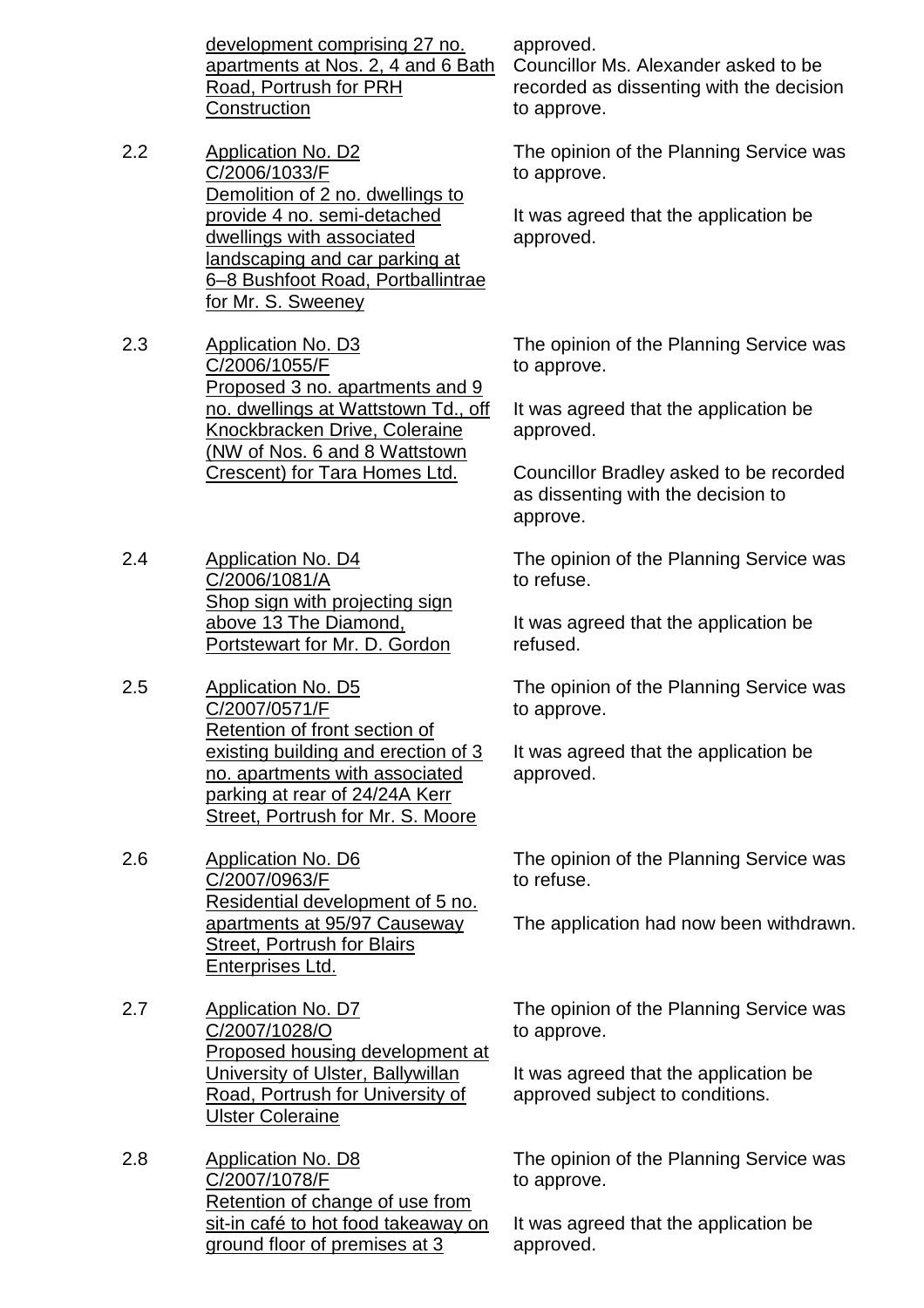Dunluce Avenue, Portrush for A. Nazeer

- 2.9 Application No. D9 C/2007/1135/F Demolition of existing dwelling and construction of 3 no. townhouses and 2 no. semi-detached dwellings at 2 Cherry Park, Castleroe, Coleraine for Lexx Developments
- 2.10 Application No. D10 C/2008/0045/F Construction of one and a half storey dwelling house and re-use of existing outbuilding to be refurbished in its original location at 126 Carrowreagh Road, Garvagh for Mr. D. Penny
- 2.11 Application No. D11 C/2008/0060/O Proposed two storey dwelling and garage adjacent to 18 Carthall Manor, Coleraine for Mr. R. Martin

The opinion of the Planning Service was to refuse.

Reported that amended plans had been received and on the request of Mr. Duffy it was agreed that the application be removed from the schedule to facilitate reassessment.

The opinion of the Planning Service was to approve.

It was agreed that the application be approved.

The opinion of the Planning Service was to refuse.

It was proposed by Councillor Gilkinson and seconded by the Deputy Mayor:

> That Council support an approval.

On being put to the Meeting the proposal was lost, four members voting in favour and five members voting against.

The opinion of the Planning Service was to approve.

It was agreed that the application be approved.

The opinion of the Planning Service was to refuse.

It was agreed that the application be held for one week to facilitate withdrawal. If the application was not withdrawn it would be refused.

The opinion of the Planning Service was to refuse.

The application had now been withdrawn.

- 2.12 Application No. D12 C/2008/0065/F Proposed replacement dwelling at Craig Vara Cottage, 6 Craig Vara Terrace, Portrush for Mr. and Mrs. M. and T. Scullion
- 2.13 Application No. D13 C/2008/0096/F Proposed replacement residential home with 24 no. two bedroom apartments over two and a half storey with sub basement car parking and associated amenity space, bin stores, etc. at 41 Castlerock Road, Coleraine for Edenmore Residential Home
- 2.14 Application No. D14 C/2008/0147/F Proposed redevelopment of existing premises to provide lands for the development of 24 no.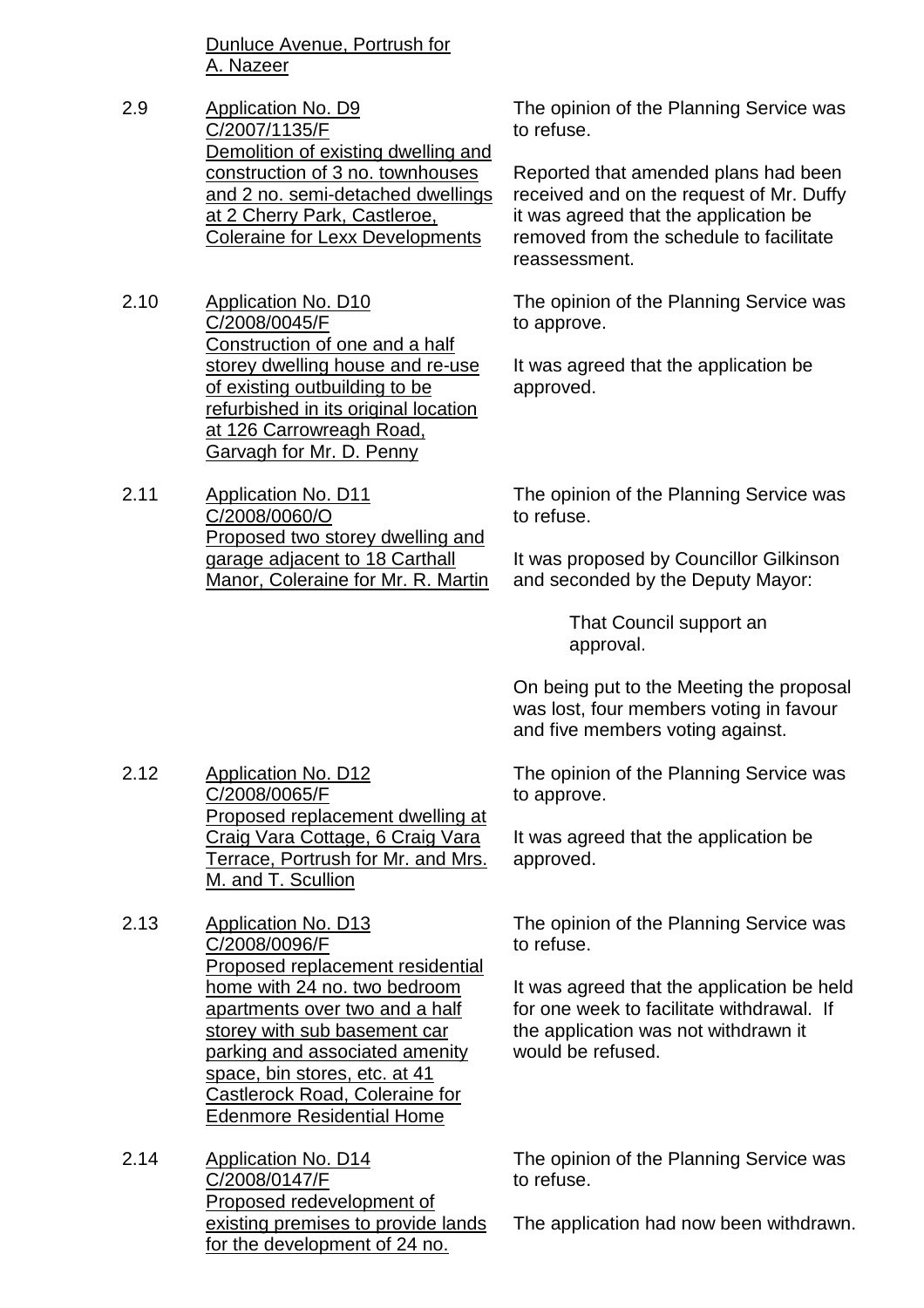dwellings consisting of 8 no. semidetached and 16 no. detached dwellings for residential purposes at No. 114 Grove Road, Swatragh for B. McKeefry

- 2.15 Application No. D15 C/2008/0177/O Replacement of 2 no. detached dwellings with 7 no. two and a half storey three bed townhouses and 4 no. two storey four bed semidetached dwellings all with integral garages and private amenity space, total of 11 units at 150 and 152 Coleraine Road, Portstewart for Mr. P. Herald
- 2.16 Application No. D16 C/2008/0287/A Signage at private house at 35 Captain Street Upper, Coleraine for W. Hunter
- 2.17 Application No. D17 C/2008/0430/F Proposed variation of conditions 3, 4 and 5 of outline planning permission C/2006/0033/O to increase ridge height to 7m and reduce the frontage to provide a one and a half storey dwelling 400m north west of 91 Killyvalley Road, Garvagh for Mr. W. Henry

### **New Applications**

2.18 Application No. 1 C/2005/1253/F On-site replacement superstore, decked car parking to side, associated site and access works, relocation of bus stop and landscaping (additional information submitted) at Beresford Place, Coleraine for Tesco Stores Ltd.

The opinion of the Planning Service was to refuse.

The application had now been withdrawn.

The opinion of the Planning Service was to refuse.

It was agreed that the application be held for one week to facilitate withdrawal. If the application was not withdrawn it would be refused.

The opinion of the Planning Service was to approve.

It was agreed that the application be approved.

The application was listed on the schedule for discussion.

Mr. Duffy described the application for an on-site replacement superstore and advised that Planning Service, Roads Service and the Environmental Health Department agreed in principle with the proposal.

Mr. David Buchanan addressed Committee on behalf of the residents of the Sandelford apartment block located beside Tesco Stores Ltd. He requested that the application be deferred until objections relating to barriers, service yard, deliveries, tree planting and recycling, were addressed.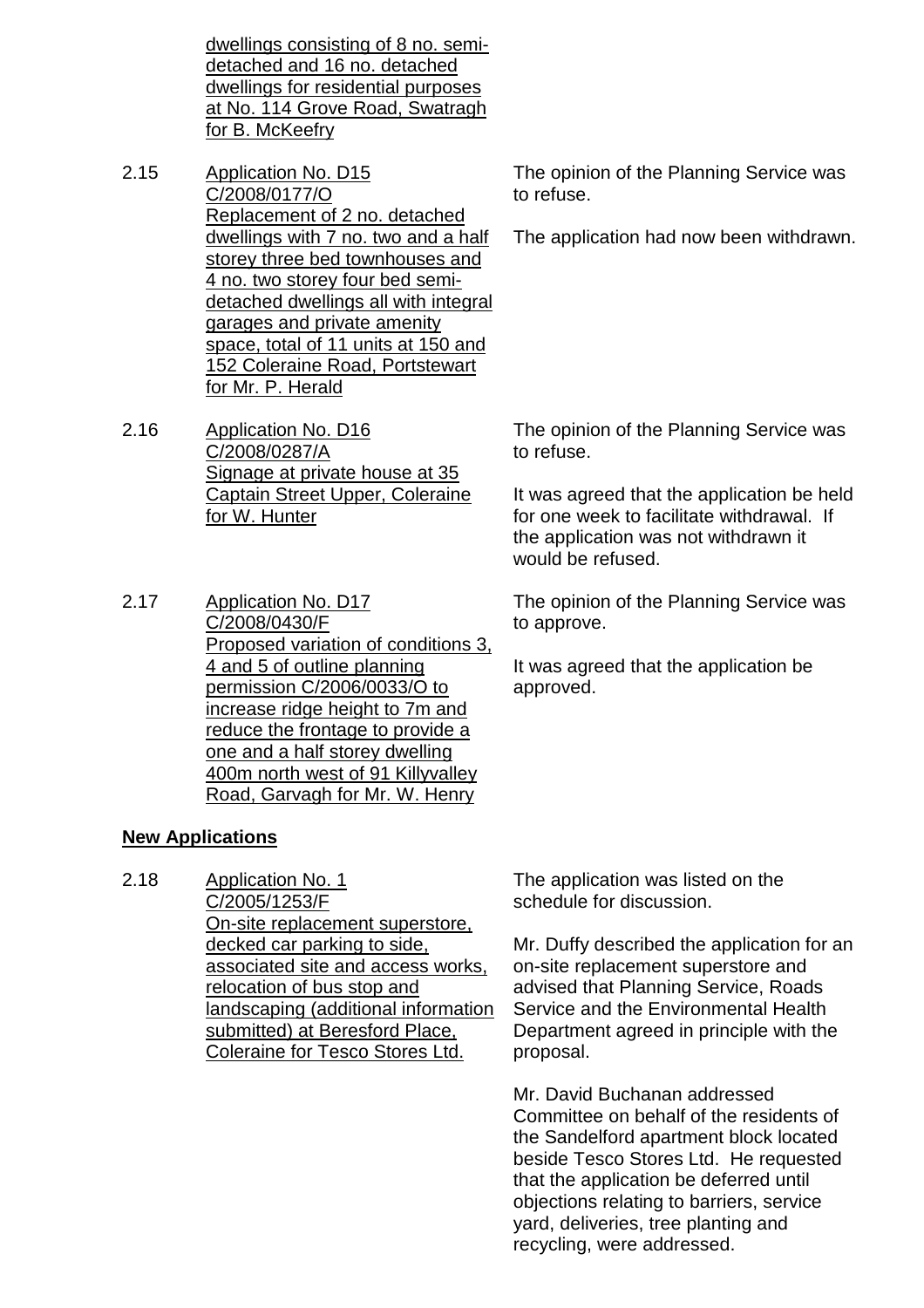Mr. Colin Hampsey addressed Committee on behalf of Tesco Stores Ltd. and elaborated on the proposal which would bring a new modern retail store to the existing retail site.

Members' questions relating, in particular, to the objections were answered by Mr. Hampsey and DPP representatives who agreed to review the issues and liaise with the objectors.

Members welcomed the proposal and hoped that agreement could be reached as soon as possible.

Consideration was given to letter dated 27<sup>th</sup> November, 2008 from Roads Service seeking Council's views regarding the proposed alterations to Coleraine Town Bridge (previously supplied).

It was proposed by Councillor McPherson, seconded by Councillor Ms. Alexander and agreed:

> That Council accept Roads Service proposals.

The Chairman thanked the speakers for attending.

The opinion of the Planning Service was to refuse.

It was proposed by Councillor Bradley and seconded by Councillor Fitzpatrick:

> That the application be deferred for one month to facilitate an office meeting on the grounds that all material planning considerations had not been assessed.

As an amendment it was proposed by Councillor Ms. Alexander and seconded by Councillor Hillis:

> That Council support the refusal.

It was noted that the Environmental Health Department would recommend that a spray type wheel wash be installed

2.19 Application No. 2

C/2006/1088/F Variation of condition No. 6 of planning application C/2004/0859/F which reads: 'within one month of the date of this planning permission, a spray type wheel wash facility shall be installed in accordance with details and plans submitted to and approved in writing by the Department' to a bath type wheel wash at Crocknamolt Quarry, Ballyhome Road, Portrush for Armoy Homes Ltd.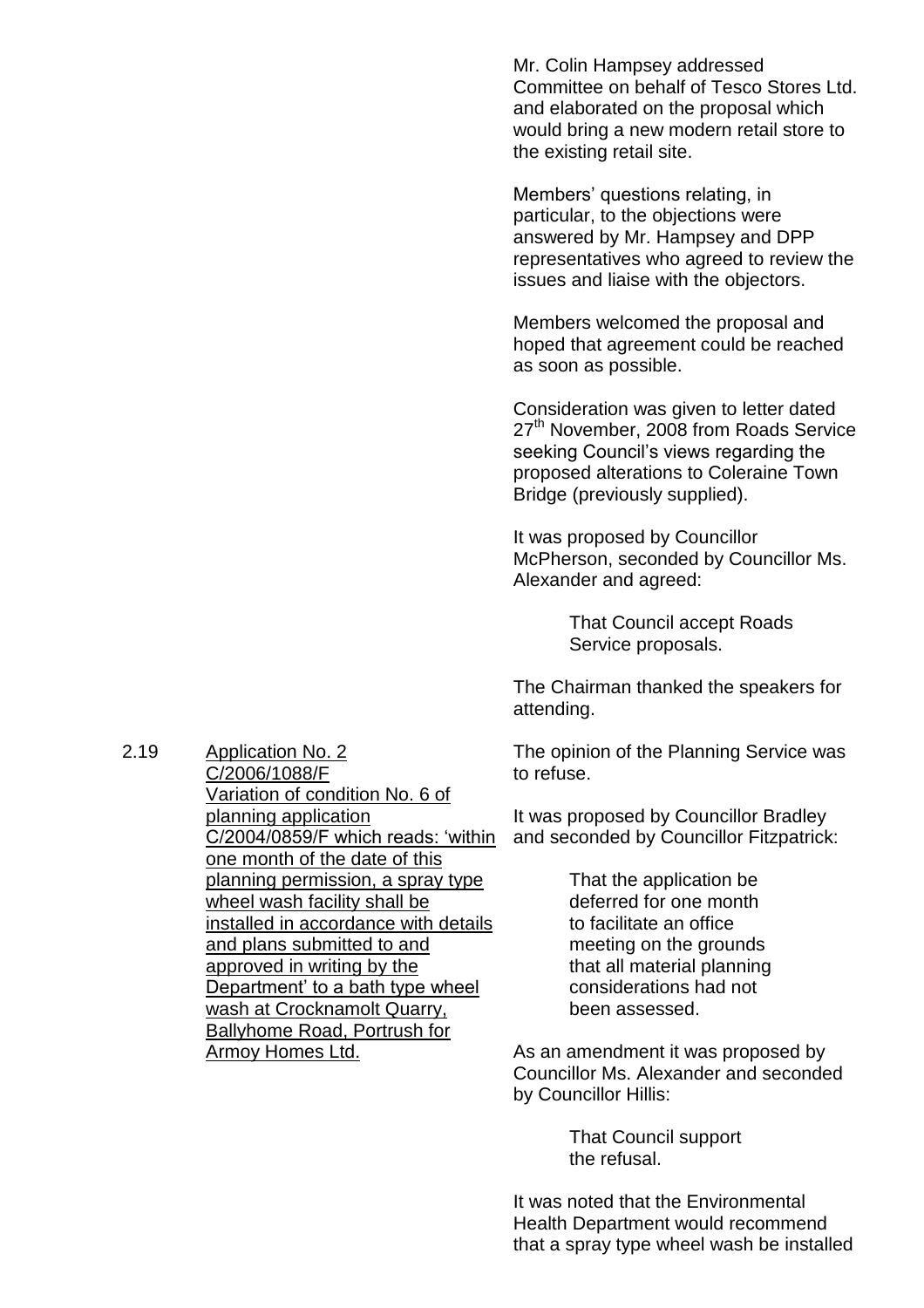at this location.

On being put to the Meeting the amendment was lost, two members voting in favour and seven members voting against.

The proposal was then put to the Meeting and was carried, nine members voting in favour.

The opinion of the Planning Service was to refuse.

It was proposed by Councillor Deans, seconded by Councillor Gilkinson and agreed:

> That the application be deferred for one month to facilitate an office meeting on the grounds that all material planning considerations had not been assessed.

The opinion of the Planning Service was to refuse.

The application had now been withdrawn.

2.21 Application No. 5 C/2007/1203/O Housing development comprising 1 no. detached and 2 no. semidetached dwellings with communal car parking at 19 Garvagh Road, Kilrea for Mr. T. Burke

2.22 Application No. 13 C/2008/0327/F New 15m domestic wind turbine (Scirocco E5.6-6) at 52m south west of 22 Cranagh Road, Coleraine for Mr. W. Gibson

The opinion of the Planning Service was to refuse.

It was proposed by the Mayor, seconded by Alderman McClarty and agreed:

> That the application be deferred for one month to facilitate an office meeting on the grounds that all material planning considerations had not been assessed.

2.23 Application No. 14 C/2008/0330/F Proposed development to include 4 no. townhouses with associated car parking and amenity space at 56 Coleraine Road, Portstewart for Mr. P. Crawley

The opinion of the Planning Service was to refuse.

It was proposed by Councillor Gilkinson, seconded by Councillor Fitzpatrick and agreed:

> That the application be deferred for one month

2.20 Application No. 3 C/2007/0681/F Demolition of existing dwelling and erection of 1 no. two and a half storey townhouse and 1 no. apartment above rear car port at 101 Causeway Street, Portrush for Mr. J. Duggan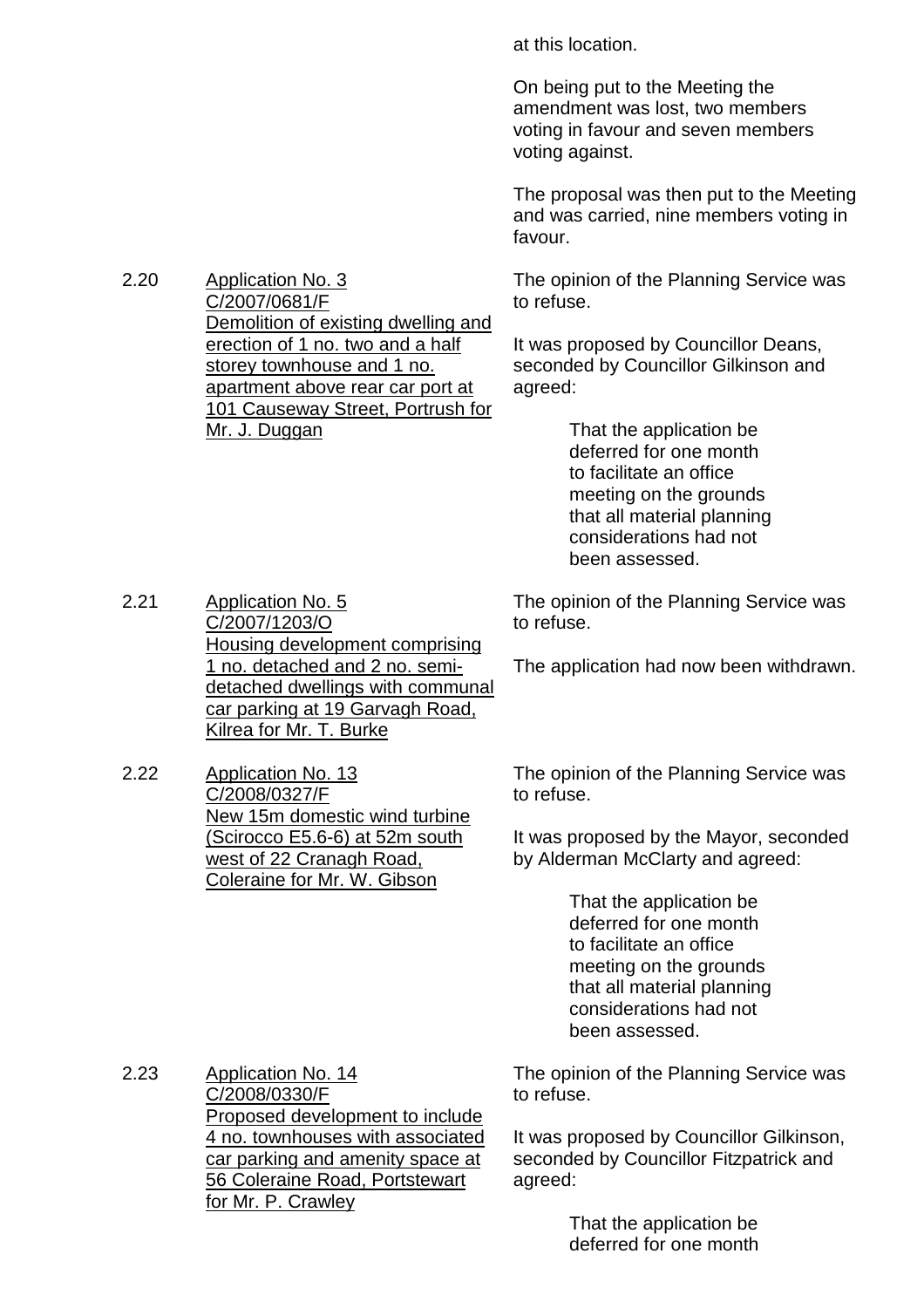to facilitate an office meeting on the grounds that all material planning considerations had not been assessed.

2.24 Application No. 25 C/2008/0597/F Replacement of 14 no. apartments and 3 no. industrial units with 39 no. 2 bedroom apartments, basement car parking, bin storage and associated amenity/open space to the rear of 15-37 Union Street, Coleraine (revised site address) for Oriental Developments Ltd.

The opinion of the Planning Service was to refuse.

It was proposed by Councillor McPherson, seconded by Alderman Mrs. Black and agreed:

> That the application be deferred for one month to facilitate an office meeting on the grounds that all material planning considerations had not been assessed.

The opinion of the Planning Service was to refuse.

It was proposed by Councillor Deans, seconded by Councillor Fitzpatrick and agreed:

> That the application be deferred for one month to facilitate an office meeting on the grounds that all material planning considerations had not been assessed.

The opinion of the Planning Service was to refuse.

Consideration was given to correspondence objecting to the planning application from Mr. R. McMullan (previously supplied).

It was proposed by Councillor Gilkinson and seconded by Councillor Hillis:

> That Council support a refusal.

As an amendment it was proposed by Councillor McPherson and seconded by Alderman Mrs. Black:

> That the application be deferred for one month to facilitate an office

2.25 Application No. 26 C/2008/0602/F Demolition of 24 and 26 Princess Street, Portrush for redevelopment to 14 no. apartments for Mr. P. Gordon

2.26 Application No. 33

C/2008/0662/F Variation of condition No. 2 of planning approval C/2006/1001/RM to allow retention of built dwelling (with proposed alternative vehicular access from lane between Nos. 13 and 15 Parker Avenue, Portrush) to rear of 9 Hopefield Avenue, Portrush for Mr. R. Martin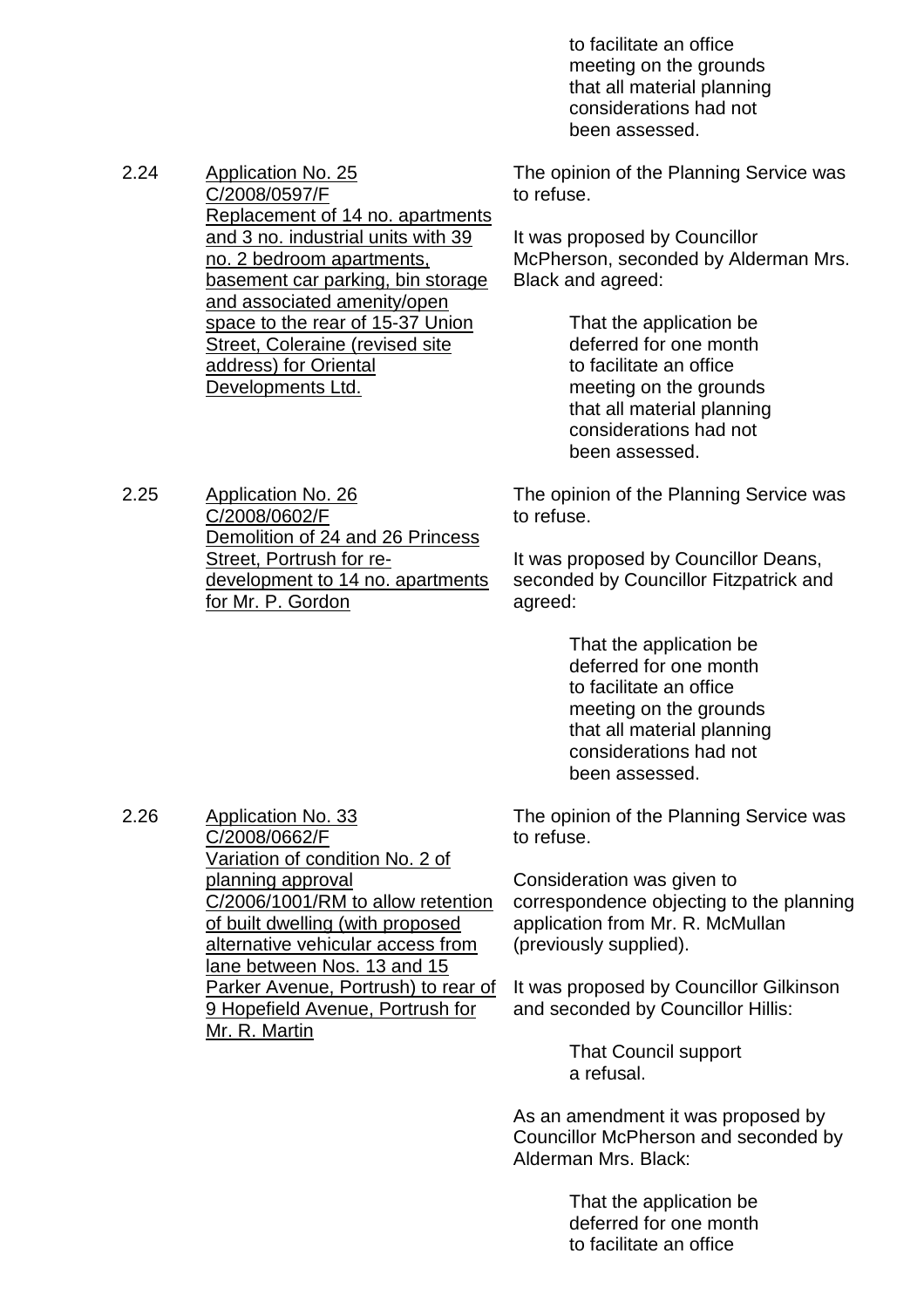meeting on the grounds that all material planning considerations had not been assessed.

On being put to the Meeting the amendment was lost, two members voting in favour and ten members voting against.

The proposal was then put to the Meeting and was carried, eleven members voting in favour.

The opinion of the Planning Service was to refuse.

It was proposed by Alderman McClarty, seconded by the Mayor and agreed:

> That the application be deferred for one month to facilitate an office meeting on the grounds that all material planning considerations had not been assessed.

The opinion of the Planning Service was to approve.

It was proposed by Councillor Bradley, seconded by the Deputy Mayor and agreed:

> That the application be deferred for one month to facilitate an office meeting on the grounds that all material planning considerations had not been assessed.

The opinion of the Planning Service was to refuse.

It was proposed by Alderman McClarty, seconded by the Mayor and agreed:

> That the application be deferred for one month to facilitate an office meeting on the grounds that all material planning considerations had not been assessed.

2.27 Application No. 43 C/2008/0744/F New single storey dwelling with accommodation in loft space adjacent to No. 4 Iona Court, Coleraine for Mr. S. Robinson

2.28 Application No. 53

C/2008/0776/F Telecommunications development consisting of the installation of 1 no. antenna mounted on support pole fixed to free-standing parapet mount, 2 no. antenna mounted on support pole to wall, 1 no. 1100mm high safety handrail, 9 no. concrete bollards, 1 no. 3107 equipment cabinet, 1 no. electrical meter cabinet and associated equipment at BT Exchange building and grounds, Lodge Manor, Coleraine for Vodafone UK Ltd.

2.29 Application No. 55 C/2008/0787/F Proposed two storey dwelling adjacent to No. 11 Hillview Park, Coleraine for Mr. T. Austin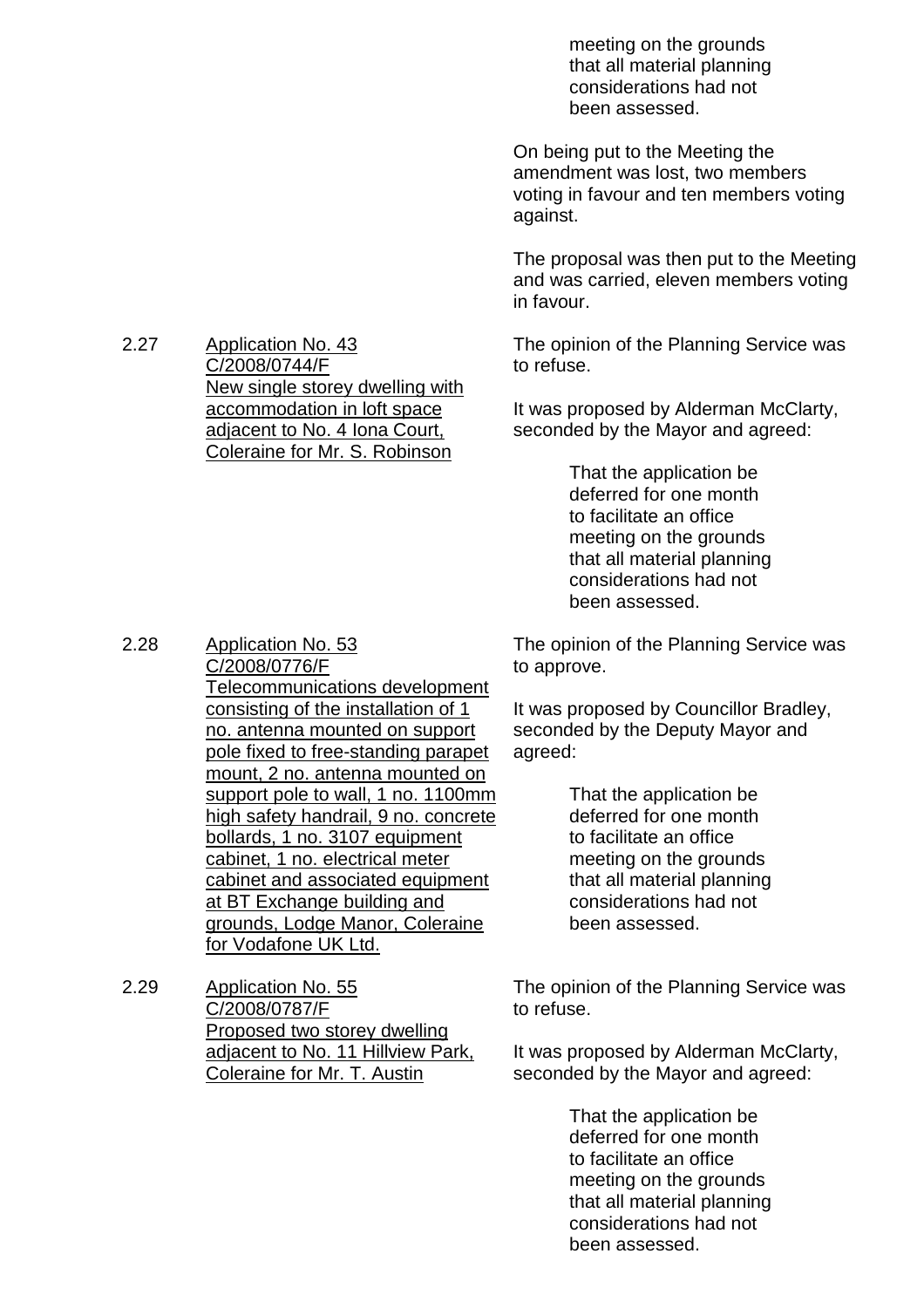### **3.0 OFFICE MEETINGS**

It was noted that, due to the Christmas holidays, the office meetings would be held mid January, 2009.

### **4.0 DRAFT PLANNING POLICY STATEMENT 21 SUSTAINABLE DEVELOPMENT IN THE COUNTRYSIDE - CONSULTATION DOCUMENT**

The Administrative Officer advised members that the Planning Consultants would attend the Planning Committee Meeting on  $13<sup>th</sup>$  January, 2009.

It was agreed that the Planning Consultants prepare a draft response to the consultation document for consideration at the January meeting.

### **5.0 MANAGEMENT BOARD REFERRAL PROCEDURES**

Read letter dated 10<sup>th</sup> November, 2008 from the Office of the Minister of the Environment in response to Council's letter regarding Management Board Referral Procedures (previously supplied).

The Minister advised that the current deferral procedures, including the Management Board Referral (MBR) Process, would be reviewed as necessary in consultation with NILGA. This would be taken forward by Planning Service Headquarters as part of the short term improvement process and Council's comments regarding the criteria for MBRs would be considered as part of the review.

Following discussion it was agreed:

That Council's Planning Consultants represent Council's concerns at the review.

# **6.0 OUTLINE PLANNING APPLICATIONS**

Read letter dated 24<sup>th</sup> November, 2008 from the Office of the Minister of the Environment in response to Council's letter regarding the Planning Consultation Process – detail provided for Outline Applications (previously supplied).

The Minister advised that, in relation to the University of Ulster application, the Divisional Planning Office would contend that the address of the site, which was given as 'University of Ulster, Ballywillan Road, Portrush' gave sufficient indication of the size of the site and was considered acceptable.

### **7.0 PLANNING APPEAL - APPLICATION NO. C/2007/0257/F PROPOSED RESIDENTIAL DEVELOPMENT COMPRISING 47 NO. APARTMENTS, ASSOCIATED CAR PARKING, COMMUNAL AND PUBLIC OPEN SPACE AT 20, 22 AND 22A PORTSTEWART ROAD, COLERAINE**

Read letter from the Planning Service advising members that a planning appeal had been lodged in respect of the above planning application (previously supplied). The Department's Draft Decision Notice was to refuse planning permission.